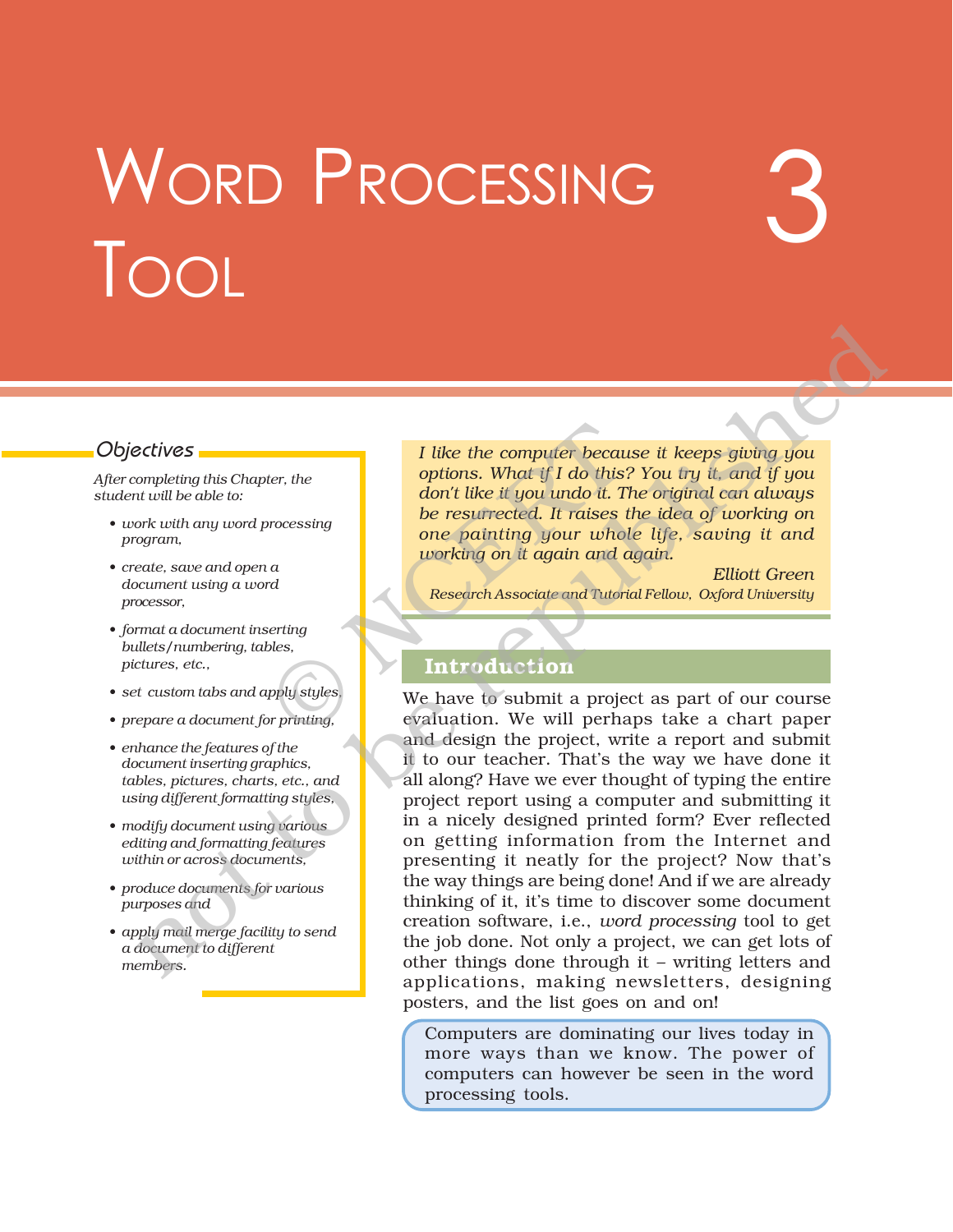### **3.1 WORD PROCESSING**

Word processing is the ability to create documents using a word processor. It can also refer to advanced shorthand techniques, sometimes used in specialised contexts with a specially modified typewriter. These were primarily aimed at typists, particularly in offices where other workers sent handwritten notes to be transcribed into documents for printing which were returned for reviewing. The word processing operators achieved considerable time saving largely due to:

- the faster typing speeds achieved as a result of electronic keyboards
- the assistance of the word processing software for functions like layout and spell check, etc.

Today, there are different word processors available; some are proprietary like Microsoft Word, WordPerfect Office, StarOffice Writer, etc., while others are open source like Kwrite, Openoffice.org Writer, etc. Basic functions in all remain more or less similar and do not require advanced computer or typing skills for use. However, a complete word processor is that which lets us work with text and other features, for example, pictures, tables, artistic texts, to create interesting and meaningful pages. We can make our own posters for bulletin board, type letters and attach them as documents to an e-mail, etc. Since MS Word, an integral component of MS-Office, is one of the programs which provides all these features and many more and is also being mostly used due to its ease of usage, we have taken it as a sample Word Processing Tool. roprietary like Microsoft Word, WordPerfecc., while others are open source like Kwice. Basic functions in all remain more or less hyanced computer or typing skills for use. rocessor is that which lets us work with t kample The final method of the value of the value of the results of the results of the assistance of the word processing software for functions like layout and spell check, etc.<br>Today, there are different word processors availab

# **3.2 STARTING THE WORD PROCESSOR**

Most of the time, we will be able to start the word processor of our choice from the *Program* option under the *Windows Start menu*. Of course, we might also create a shortcut on the desktop to access our word processor.

For example, to start Microsoft Word, click on



, and lastly on

ï

as shown in figure 3.1.

#### **3.2.1 ANATOMY OF THE APPLICATION WINDOW**

The first and foremost task is to get acquainted with the application window of the word processing package that we are planning to use. As already mentioned, most of the packages allow the user to perform identical tasks; their application windows too appear by and large comparable. The important components of this are:

• **Menu Bar :** Provides menu options like File, Edit, View, etc.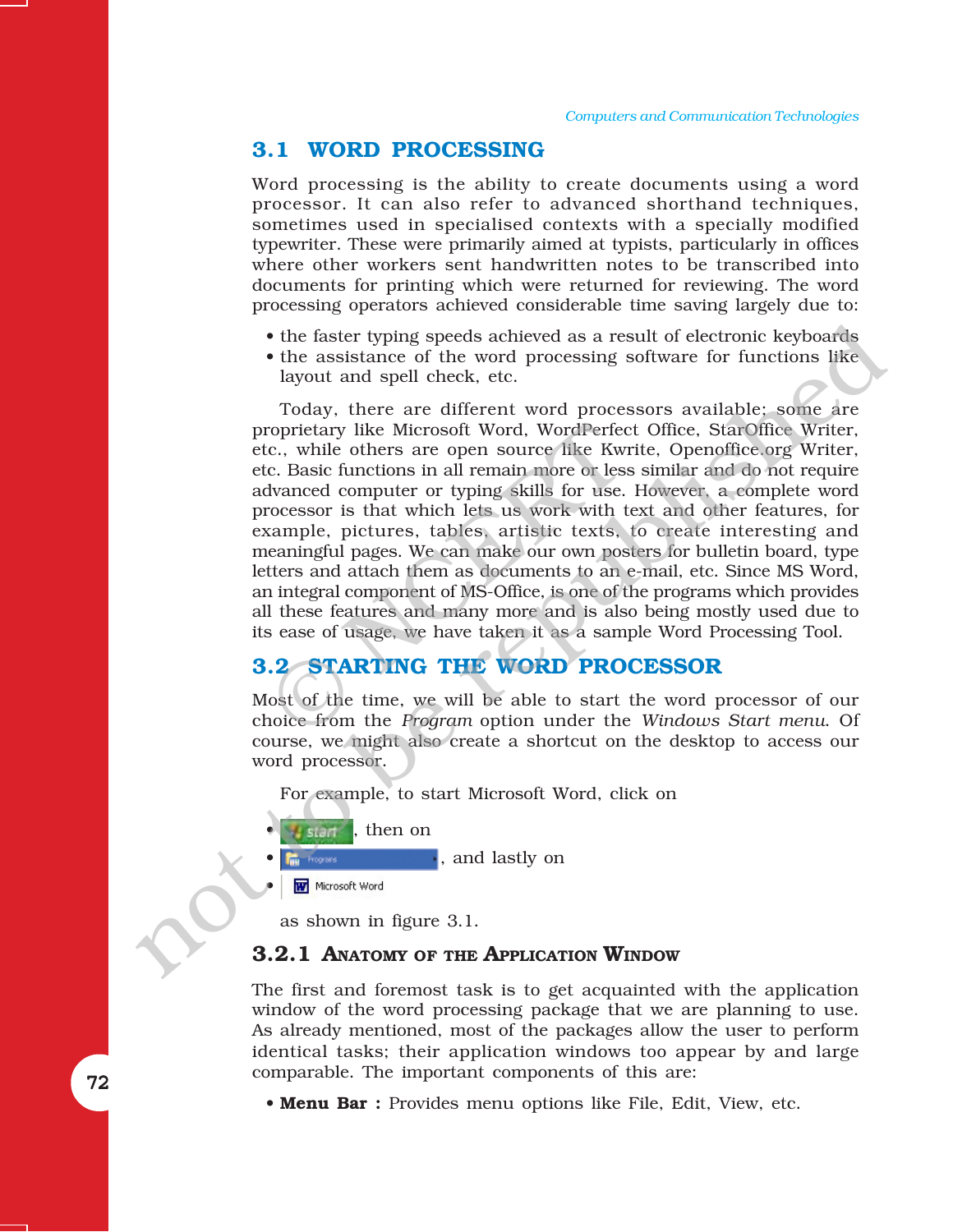|                         |                                   | Programs                                                                                                                                                                                                                                                                                                                                                                                                                                                                                                                                                                                                 | Accessories                         |    |     |                                     |
|-------------------------|-----------------------------------|----------------------------------------------------------------------------------------------------------------------------------------------------------------------------------------------------------------------------------------------------------------------------------------------------------------------------------------------------------------------------------------------------------------------------------------------------------------------------------------------------------------------------------------------------------------------------------------------------------|-------------------------------------|----|-----|-------------------------------------|
|                         |                                   |                                                                                                                                                                                                                                                                                                                                                                                                                                                                                                                                                                                                          | Adobe Photoshop CS2                 |    |     |                                     |
|                         |                                   | Documents                                                                                                                                                                                                                                                                                                                                                                                                                                                                                                                                                                                                | Microsoft Office                    |    |     | Microsoft Office Tools              |
|                         |                                   | Settings                                                                                                                                                                                                                                                                                                                                                                                                                                                                                                                                                                                                 | Videos                              |    |     | Microsoft Office Access 2003        |
|                         |                                   |                                                                                                                                                                                                                                                                                                                                                                                                                                                                                                                                                                                                          | Mail.com                            |    | ls: | Microsoft Office Excel 2003         |
|                         |                                   | Search                                                                                                                                                                                                                                                                                                                                                                                                                                                                                                                                                                                                   | Nero - Burning Rom                  |    |     | Microsoft Office InfoPath 2003      |
|                         |                                   |                                                                                                                                                                                                                                                                                                                                                                                                                                                                                                                                                                                                          | Prism Video Converter               |    | ⊧⊫வ | Microsoft Office Outlook 2003       |
|                         |                                   | Help and Support                                                                                                                                                                                                                                                                                                                                                                                                                                                                                                                                                                                         | Video Related Programs              | Þ. | IP. | Microsoft Office Publisher 2003     |
|                         | $\sqrt{-1}$                       | Run                                                                                                                                                                                                                                                                                                                                                                                                                                                                                                                                                                                                      | ×                                   |    | Юŧ  | Microsoft Office PowerPoint 2003    |
|                         |                                   |                                                                                                                                                                                                                                                                                                                                                                                                                                                                                                                                                                                                          |                                     |    | w   | Microsoft Office Word 2003          |
| Windows XP Professional |                                   | Log Off Himanshu Sharma                                                                                                                                                                                                                                                                                                                                                                                                                                                                                                                                                                                  |                                     |    |     |                                     |
|                         |                                   | Turn Off Computer                                                                                                                                                                                                                                                                                                                                                                                                                                                                                                                                                                                        |                                     |    |     |                                     |
|                         | <b><i>f<sub>s</sub></i></b> start | Adobe Photoshop<br>œ<br>Ð                                                                                                                                                                                                                                                                                                                                                                                                                                                                                                                                                                                |                                     |    |     | Document1 - Microso<br>Screen shots |
|                         |                                   |                                                                                                                                                                                                                                                                                                                                                                                                                                                                                                                                                                                                          | Figure 3.1: Selecting Word to start |    |     |                                     |
|                         |                                   | <b>• Standard Toolbar:</b> Contains tools for standard tasks, like saving,<br>printing, cutting, copying, pasting, etc.<br>• Formatting Toolbar: Provides tools for formatting like bold, italic,<br>underline, etc.<br>. View Buttons: Provides options to switch between Normal, Web<br>Layout, Print Layout, Outline and Reading views.<br>• Tab stop: A position we set for placing and aligning text on a page.<br>• Drawing ToolBar: Provides tools for drawing basic shapes, inserting<br>pictures, changing colors, etc.<br>• Status Bar : This provides information about the current document. |                                     |    |     |                                     |
|                         |                                   |                                                                                                                                                                                                                                                                                                                                                                                                                                                                                                                                                                                                          |                                     |    |     |                                     |

- **Standard Toolbar :** Contains tools for standard tasks, like saving, printing, cutting, copying, pasting, etc.
- **Formatting Toolbar :** Provides tools for formatting like bold, italic, underline, etc.
- View Buttons: Provides options to switch between Normal, Web Layout, Print Layout, Outline and Reading views.
- **ï Tab stop:** A position we set for placing and aligning text on a page.
- **Drawing ToolBar :** Provides tools for drawing basic shapes, inserting pictures, changing colors, etc.
- **Status Bar :** This provides information about the current document.

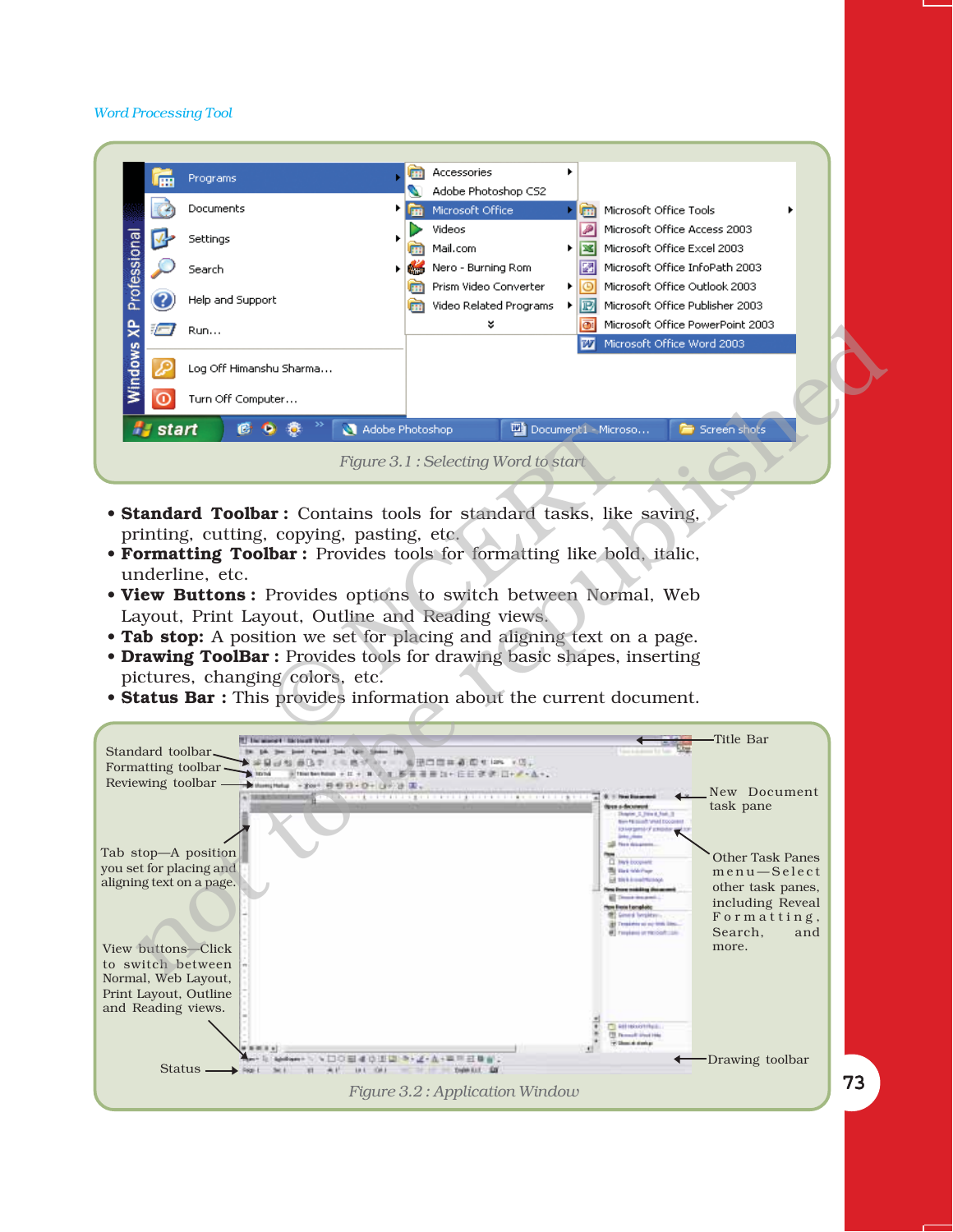Other programs like WordPad, NotePad could also be used to create word documents, but these programs lack certain important features as compared to MS-Word. Therefore MS-Word is a more complete package for word processing.

> When we start MS-Word, a blank document opens up. Word names the document as *Document1* (Figure 3.2). We can also start a new document in any of the following ways:

- Click on *New* button ( 1) on the *Standard toolbar*, or
- Click on *New* option in the *File* menu (Figure 3.3).

After we have started a new document, type in some introductory text into the document. When we start a new document, the *insertion*

|      |                                   |        |                        |              |        | $\beta$                              |
|------|-----------------------------------|--------|------------------------|--------------|--------|--------------------------------------|
| 网    | Document7 - Microsoft Word        |        |                        |              |        | appears in the first co              |
| File | Edit<br><b>View</b>               |        | Insert F <u>o</u> rmat | <b>Tools</b> | Table  | can just type the text               |
|      | New                               |        |                        |              | Ctrl+N | the insertion point is.              |
|      | p <sup>2</sup> Open               |        |                        |              | Ctrl+O | we already have the                  |
|      | Close                             |        |                        |              |        | insertion point anywh                |
| Н    | Save                              |        |                        |              | Ctrl+S | the mouse pointing at                |
|      | Save As                           |        |                        |              |        | 3.3 HOW TO SA                        |
|      | Figure 3.3 : To open new document |        | from file menu         |              |        | • Click on Save butt<br>toolbar, or  |
|      |                                   |        |                        |              |        | • Click on the Save<br>(Figure 3.4). |
|      | Document7 - Microsoft Word        |        |                        |              |        | The Save As dialog                   |
|      | File Edit<br><b>View</b>          | Insert | Format                 | Tools        | Table  | It's a good idea to give             |
|      |                                   |        |                        |              |        |                                      |

*Figure 3.4 : To save a document from file menu*

| point (the blinking vertical line, also called cursor) |
|--------------------------------------------------------|
| appears in the first column of the first line. We      |
| can just type the text, and it will appear where       |
| the insertion point is. But in a document where        |
| we already have the text, we can place the             |
| insertion point anywhere in the text by clicking       |
| the mouse pointing at the desired location.            |

# **3.3 HOW TO SAVE A DOCUMENT?**

- $\bullet$  Click on *Save* button ( $\Box$ ) on the formatting toolbar, or
- ï Click on the *Save* option in the *File* menu (Figure 3.4).

The *Save As* dialog box appears (Figure 3.5). Itís a good idea to give the new document a name and save it as soon as we create it.

The steps we should follow to save our document are as follows:

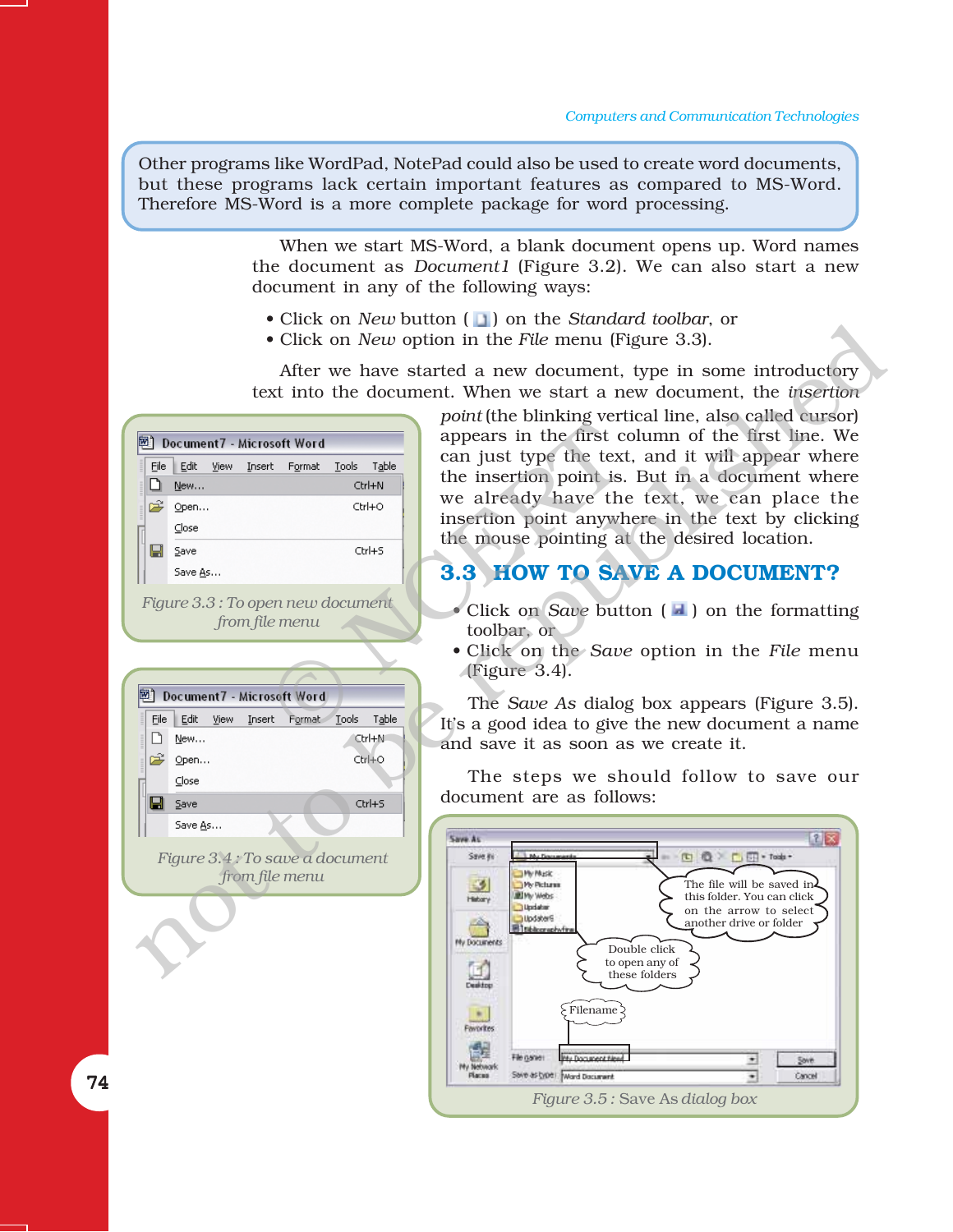- ï Automatically, we will save our file in *My Documents* folder. If we need to save in some other location, navigate towards it by clicking on the arrow on the right, and selecting one of the available options. Select the location. Figure 3.5 shows the drive/folder/sub-folder where we want to save the document.
- ï Type the filename as *Document New and* Type of document as *Word document*.
- Click on the *Save* button.

We can cancel the process at any time by clicking on the *Cancel* button.

# **3.4 HOW TO OPEN AN EXISTING DOCUMENT**

- Click on *Open* under *File* menu, or click on tool on the *Standard* toolbar.
- The *Open* dialog box is seen on the screen. This is similar to the *Save As* dialog box.
- Navigate to the folder where our file is located, select the filename.
- $\bullet$  Click on *Open*.

# **3.5 FORMATTING TEXT**

Formatting refers to the way our text will look like-the design of the characters, their size, the space between paragraphs, their alignment, etc.

First, selection of text.

- By using the mouse, position the insertion point (by clicking the mouse) at the beginning or end of the block to be selected and then click and drag to the end or beginning of the block. box is seen on the screen. This is simila<br>ox.<br>older where our file is located, select the f<br>**ING TEXT**<br>o the way our text will look like – the d<br>eir size, the space between paragraph<br>f text.<br>wuse, position the insertion po *ie* can cancel the process at any time by clicking on the *Cancel* button.<br> **HOW TO OPEN AN EXISTING DOCUMENT**<br>
lick on *Open* under File menu, or click on  $\mu$  tool on the *Standard*<br>  $\mu_0$  bulbar.<br>  $\mu_0$  come dialog
- By using the shortcuts:
	- Double-click on a word to select it.
	- Triple-click on a paragraph to select it.
	- Ctrl+click on a sentence to select it.

There are basically two types of formatting:

- Character formatting, and
- Paragraph formatting

# **3.5.1 CHARACTER FORMATTING**

*Character formatting* is the one which we can apply to any individual character or to a group of characters. It has the following options (Figure 3.6):

*Font* : This decides the appearance of our characters.

*Font Style :* We can make characters stand out by making them Bold, Italic or both.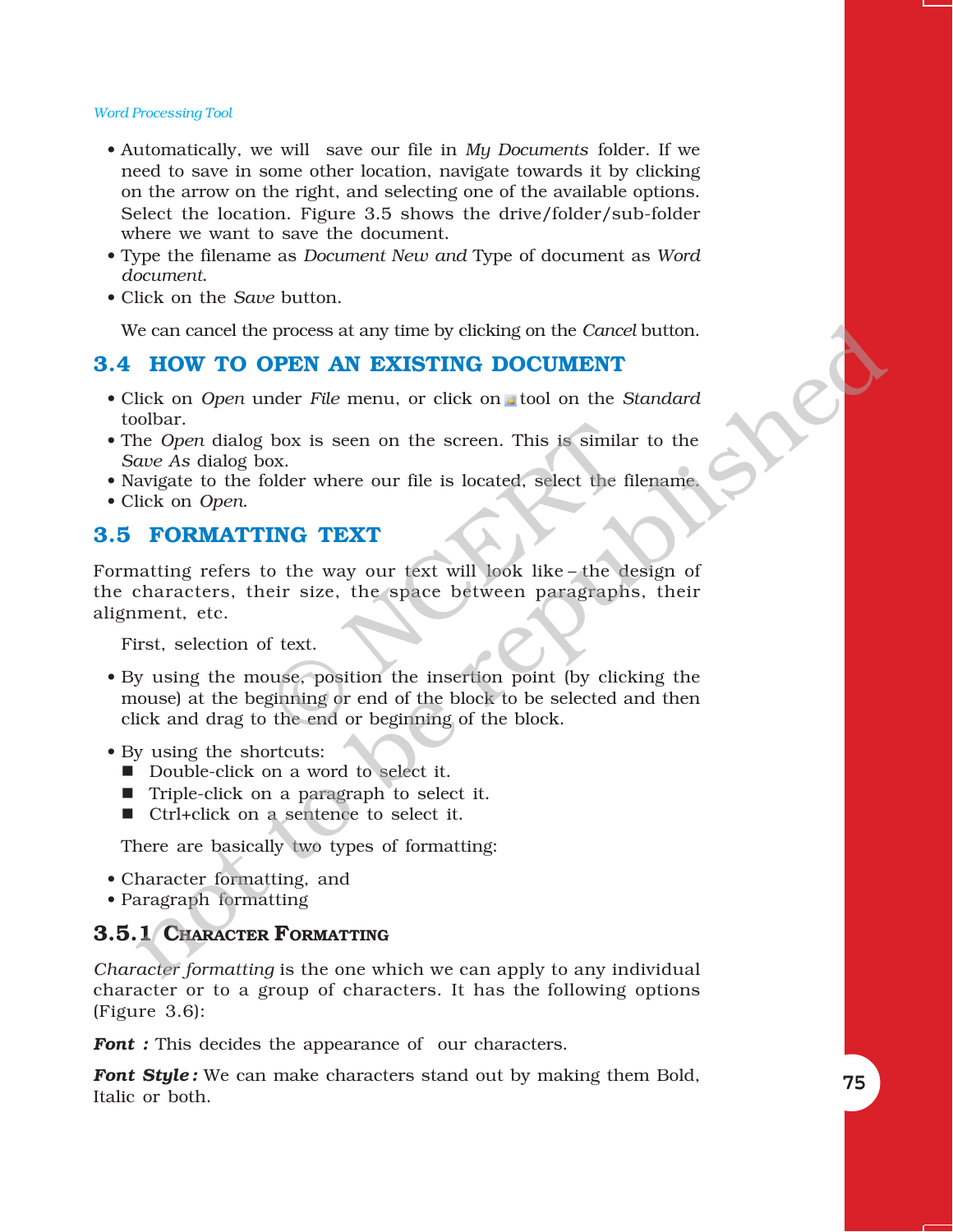#### *Computers and Communication Technologies*



# **3.5.2 PARAGRAPH FORMATTING**

*Size :* This increases/decreases the size of the characters – the size measured in points  $(72 \text{ points} = 1 \text{ inch})$ 

Font Color: We can apply colours to the characters for printing the final document.

*Underline :* We can draw attention to some particular text by underlining it.

| Effects<br>Strijgthrough<br>$\Gamma$ Shadow<br>$\Box$ Small caps<br>Double strikethrough<br>Outline<br>All caps<br>$Effects$ —<br><b>Emboss</b><br>Sugerscript<br>$\Gamma$ Hidden<br>Engrave<br>Subscript<br>Preview<br>Times New Roman<br>This is a TrueType font. This font will be used on both printer and screen.<br>Default<br><b>OK</b><br>Cancel<br>Figure $3.6$ : Character formatting box<br>3.5.2 PARAGRAPH FORMATTING                                                                                                                     | yle and color                                                                                           | attention to some particular<br>text by underlining it.<br><b>Effects:</b> We can also apply<br>effects to our text. Two most<br>common ones are Superscript<br>and Subscript. The 2 in $32$ is a<br>superscript. To make<br>a<br>character into superscript, we<br>need to select only that<br>character, and click the box<br>against Superscript. Similarly,<br>$1$ in $T_i$ is a subscript.                                                                                                                                                                                                                                                                                                                                                           |
|-------------------------------------------------------------------------------------------------------------------------------------------------------------------------------------------------------------------------------------------------------------------------------------------------------------------------------------------------------------------------------------------------------------------------------------------------------------------------------------------------------------------------------------------------------|---------------------------------------------------------------------------------------------------------|-----------------------------------------------------------------------------------------------------------------------------------------------------------------------------------------------------------------------------------------------------------------------------------------------------------------------------------------------------------------------------------------------------------------------------------------------------------------------------------------------------------------------------------------------------------------------------------------------------------------------------------------------------------------------------------------------------------------------------------------------------------|
| 学习<br>Paragraph<br>(ndents and Spacing   Line and Bage Breater<br>General<br>Paragraph<br>LAT.<br>īжI<br>Body text #<br>Qudine level:<br><b>Algricent:</b><br>Alignment<br><b>Indentation</b><br>Paragraph<br>œ<br>ŝ<br>Letti<br>Special<br>睑<br>Indentation<br>ュ<br>ſ۳<br>퓙<br>Blohb -<br>(hone)<br>$+1$<br>Specing<br>Paragraph<br>소<br>Dpt<br>Bollare:<br>Spacing<br>Ligaciopadrig:<br>소<br>뿤<br>Dpt<br>After:<br>Single<br>$\bullet$<br>Freview<br>harps full basely find hards.<br>OK.<br>Isba<br>Carcel<br>Figure 3.7: Paragraph formatting box | Special<br>Indentation<br>like first line<br>or hanging<br>Line spacing<br>like single,<br>double, etc. | There are some formatting features that get applied to an entire<br>paragraph or paragraphs, but not to any given character or a group<br>Such<br>thereof.<br>formatting<br>features are described as<br>Paragraph formatting.<br>It provides the following<br>options (Figure 3.7):<br>Alignment : The alignment of<br>a paragraph may be left, center,<br>right or justify as given in<br>Table 3.1.<br><b>Indentation:</b> Indents are the<br>left and right boundaries of<br>selected paragraphs within a<br>document. This may be<br>necessary when different<br>paragraphs have different left<br>and right boundaries. For<br>example, we can see the<br>indentation in poems. The<br>indentation options available<br>in most word processors are |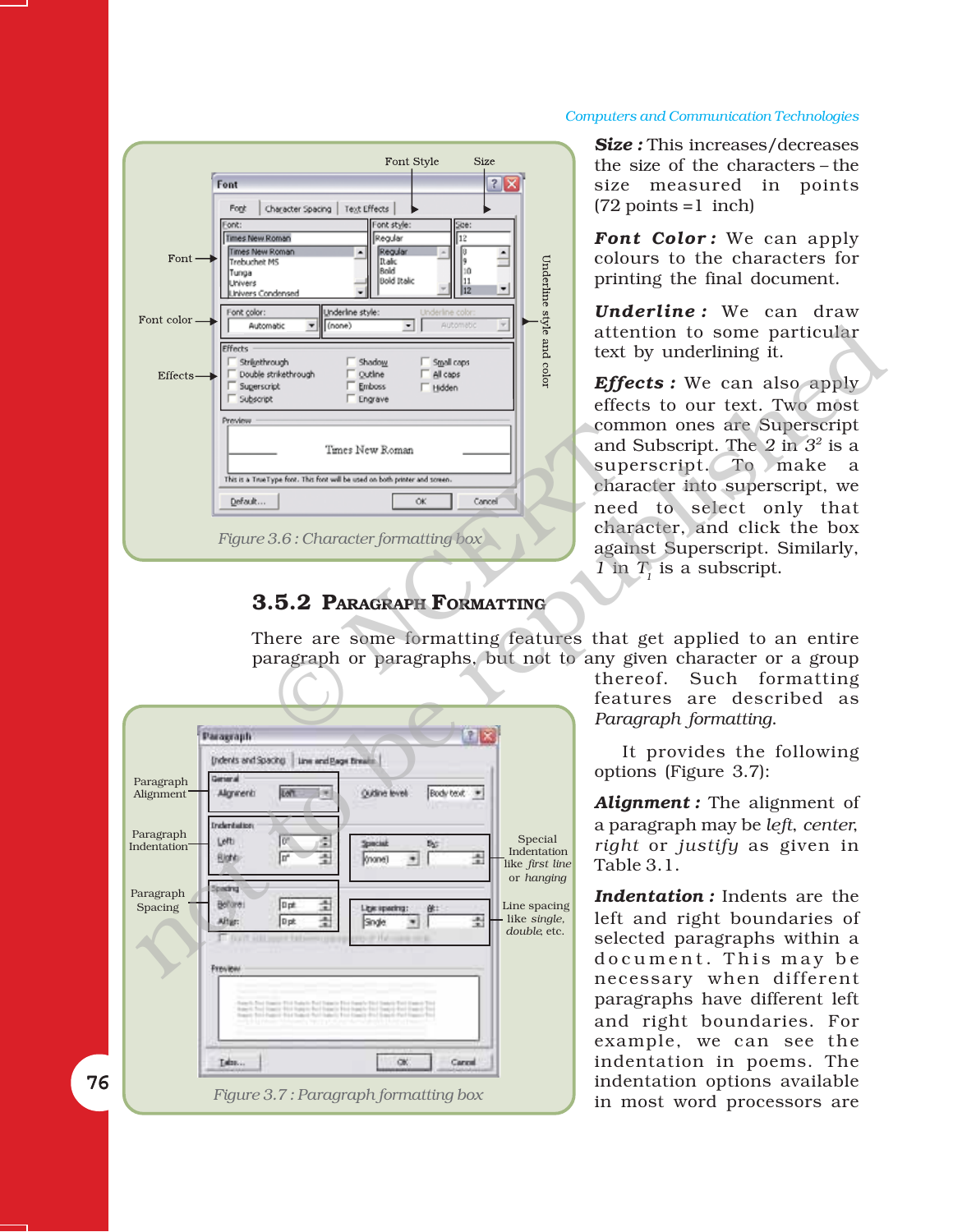| <b>Alignment</b> | <b>Description</b>                                                                               |
|------------------|--------------------------------------------------------------------------------------------------|
| Left Alignment   | All the lines of the paragraph will be aligned on the left.                                      |
| Right Alignment  | All the lines of the paragraph will be aligned on the right.                                     |
| Center Alignment | All the lines of the paragraph will align to the center.                                         |
| Justify          | The left as well as the right side of the paragraph will be<br>aligned except for the last line. |

#### *Table 3.1 : Different types of Alignments*

*Left* and *Right*. Apart from these, we can have special indentation in the form of *First Line* and *Hanging*.

*Spacing :* This option allows us to have some space before and/or after a paragraph or a group of paragraphs. We can select the paragraph(s) and select or type in the desired value against the appropriate option – *Before* or *After*. These values are measured in points.

There is also a *Line spacing* option, which decides on the spacing between the lines of the paragraph. Normally we will type with the value *Single* for it. But if we want to have more space between the lines, we can select *1.5 lines* or *Double* for it. Example 18 and Hanging.<br>
Some allows us to have some space before<br>
or a group of paragraphs. We can set or type in the desired value against the applifer. These values are measured in points.<br>
Since spacing option, which d strify<br>
strify<br>
in The left as well as the right side of the paragraph will be<br>
aligned except for the last line.<br>
and Rightl, Apart from these, we can have special indentation in<br>
form of *First Line* and *Henginga* us t

# *Activity 3.1*

Type "We are changing the font". Try the activity by using the following options:

- font *Arial*,
- font style *Italic*,
- size 10 point,
- font colour blue,
- $\bullet$  underline style a simple line,
- underline colour green, and
- ï effects *Small Cap*.
- $\bullet$  right alignment,
- indentation *1 inch* for left as well as right,
- ï *first line* indent *0.5 inch*,
- spacing as 6 *point* both before and after the paragraph and
- line spacing 1.5 lines.

# **3.5.3 TO ADD BULLETS OR NUMBERING**

*Bullets* are small dots, squares, dashes or graphics that are often seen before the text (word, line, sentence, paragraph or any other object). To add bullets,

- Select the object
- Click on *Bullets and Numbering* from *Format* menu to open the *Bullets and Numbering dialog box* (Figure 3.8)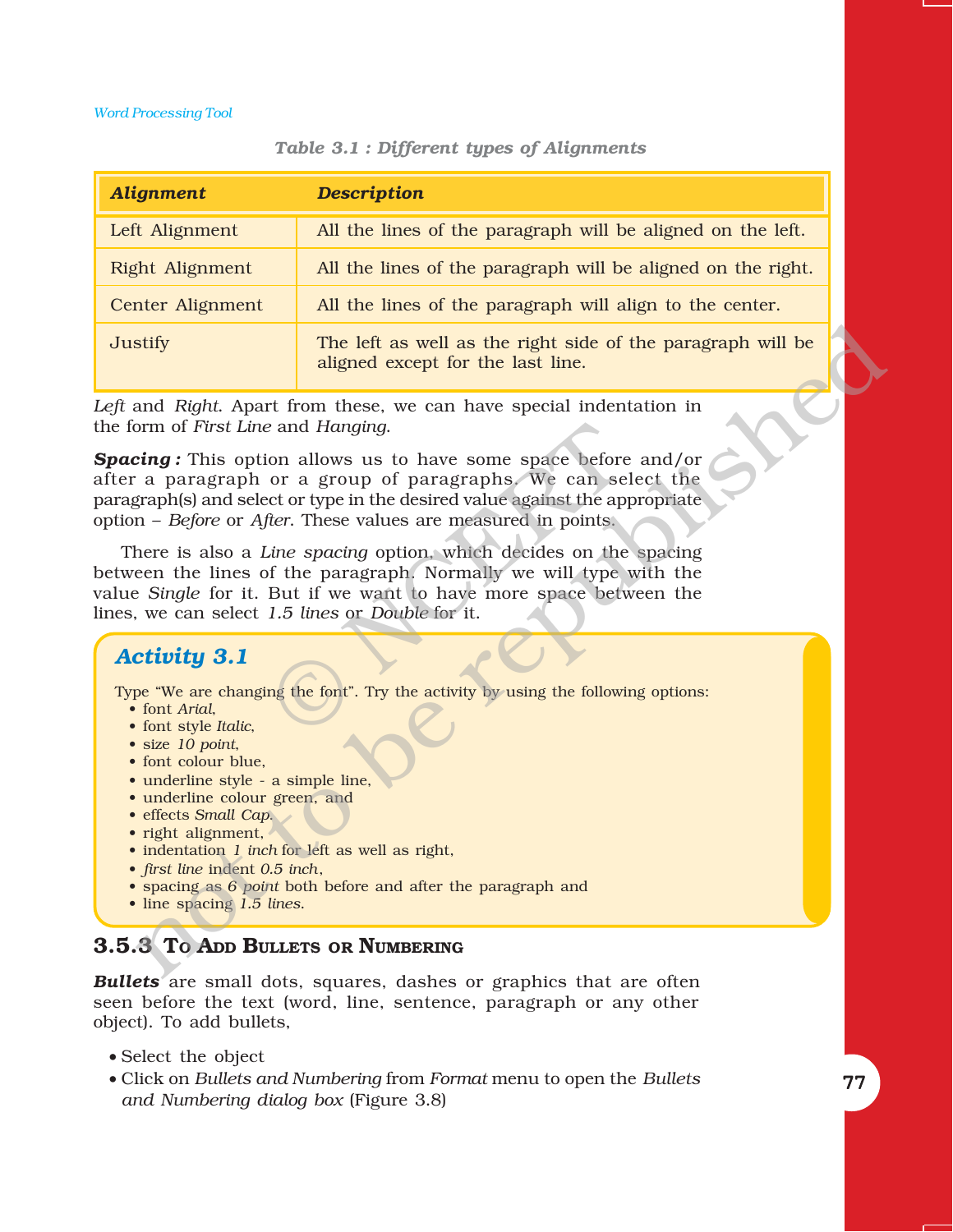#### *Computers and Communication Technologies*

| Click here to<br>Click here to<br>select bullets<br>select numbers                                                                 | CHCK on the bullet of your choice,<br>and click OK.                                                                                                                                                                                                                                                                                                                                                                                                                                                                                                                                                                                                                                                                                                                                 |
|------------------------------------------------------------------------------------------------------------------------------------|-------------------------------------------------------------------------------------------------------------------------------------------------------------------------------------------------------------------------------------------------------------------------------------------------------------------------------------------------------------------------------------------------------------------------------------------------------------------------------------------------------------------------------------------------------------------------------------------------------------------------------------------------------------------------------------------------------------------------------------------------------------------------------------|
| 28<br><b>Bullets and Hemberly</b><br>SAccod (Ambered CutherAmbered Untiltyles                                                      | Instead of a bullet, a number may<br>also precede a group of paragaphs. To<br>do so, proceed as follows:                                                                                                                                                                                                                                                                                                                                                                                                                                                                                                                                                                                                                                                                            |
| None<br><b>Transition</b><br>OK<br>Cancel<br>Hitel<br>Figure 3.8: Bullets and numbering dialog box<br>will remove that formatting. | • Choose the numbered tab from Bullets<br>and Numbering of Format menu to<br>view the numbering options.<br>• Select the numbering option of choice,<br>and click OK.<br>To remove bullet(s) or number(s)<br>applied to paragraph(s), select the<br>paragraph(s), open the Bullets and<br>Numbering dialog box, and select<br>None in Bulleted or Numbered tab.<br>Click on OK.<br>Many of the formatting options<br>discussed above can be applied through<br>the Formatting Toolbar (Appendix 3.1 Tools in Formatting Toolbar).<br>The tools for Bold $(\bullet)$ , Italic $(\bullet)$ , Underline $(\bullet)$ , Shadow,<br>Numbering, and Bullets act as toggles - that is, the desired formatting<br>will be applied if it is not already applied to the selected text, else it |
| 3.5.4 USING TABS TO ARRANGE DATA                                                                                                   |                                                                                                                                                                                                                                                                                                                                                                                                                                                                                                                                                                                                                                                                                                                                                                                     |
|                                                                                                                                    | The tab setting allows us to align the text at a particular point, or to<br>create a tabular layout. Try this out - open a new document and                                                                                                                                                                                                                                                                                                                                                                                                                                                                                                                                                                                                                                         |
| Enter key.                                                                                                                         | • type $2\,3\,4\,5\,6$ , pressing the tab key after every digit. Press the<br>type $22$ 33 44 55 and 66, again pressing tab key after every number<br>(type 22, press tab, type 33, press tab, and so on).                                                                                                                                                                                                                                                                                                                                                                                                                                                                                                                                                                          |
| <b>3.6 A GLANCE INTO VIEWS</b>                                                                                                     |                                                                                                                                                                                                                                                                                                                                                                                                                                                                                                                                                                                                                                                                                                                                                                                     |
|                                                                                                                                    | Most word processors provide us multiple views: we can select the one that<br>suits the work at hand. We can display our document in one of the five views:<br>Normal layout, Web Layout, Print Layout, Reading Layout or Online Layout.                                                                                                                                                                                                                                                                                                                                                                                                                                                                                                                                            |
| $\bullet$ Normal Lavout                                                                                                            |                                                                                                                                                                                                                                                                                                                                                                                                                                                                                                                                                                                                                                                                                                                                                                                     |

Click on the bullet of your choice, and click *OK*.

- ï Choose the numbered tab from *Bullets and Numbering* of *Format* menu to view the numbering options.
- Select the numbering option of choice, and click *OK*.

# **3.5.4 USING TABS TO ARRANGE DATA**

- type 2 3 4 5 6, pressing the tab key after every digit. Press the *Enter* key.
- ï type *22 33 44 55* and *66*, again pressing tab key after every number (type 22, press tab, type 33, press tab, and so on).

# **3.6 A GLANCE INTO VIEWS**

• *Normal Layout* 

*Normal layout* view shows formatting such as line spacing, font, point size and italics.

• Web Layout

Web layout view enables us to view our document as it would appear in a web browser such as the Internet Explorer.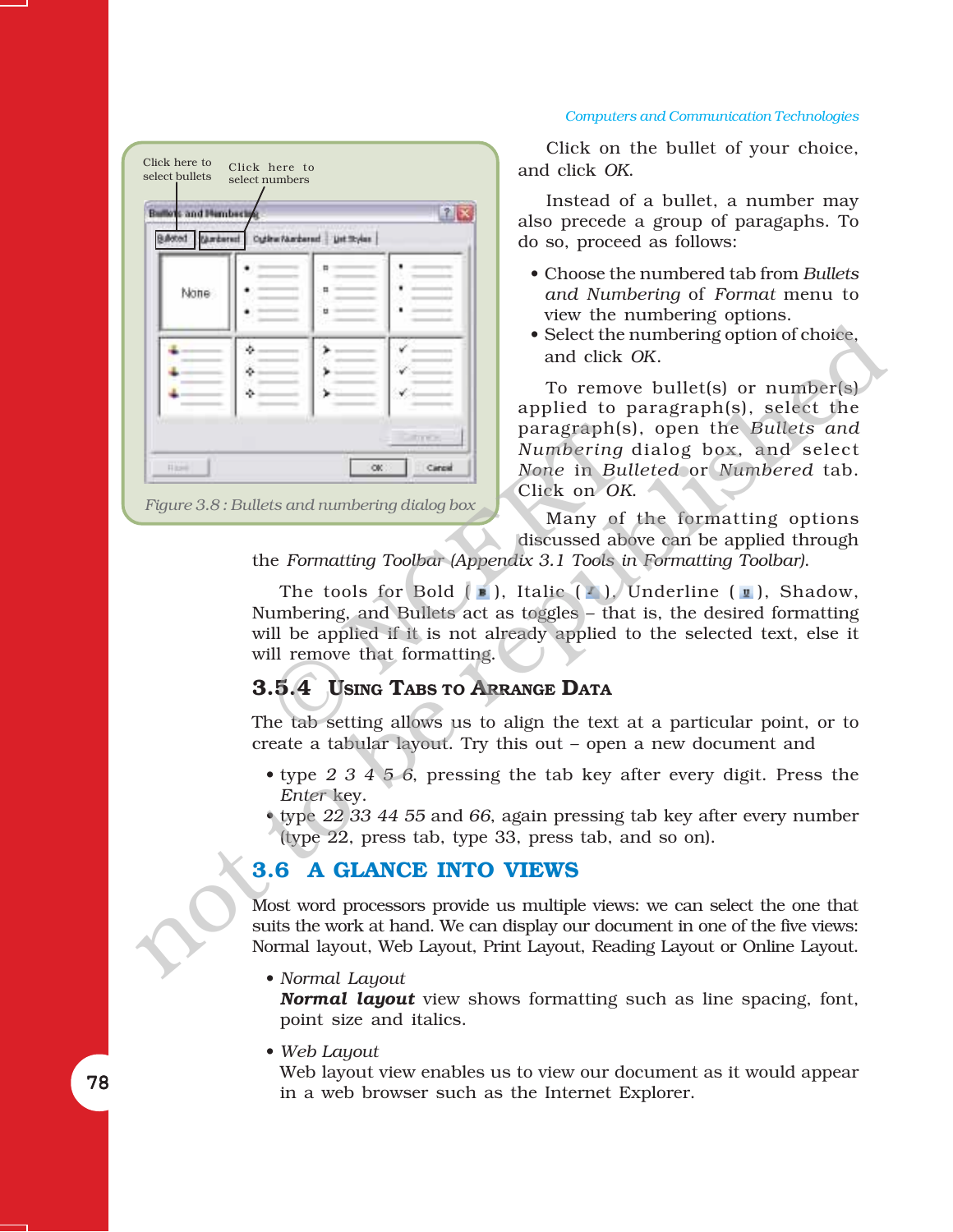• Print Layout

The *Print Layout* view shows how the document will look when it is printed.

• Reading Layout

*Reading Layout* view formats our screen to make reading our document more comfortable.

ï *Outline Layout*

*Outline* view displays the document in outline form. Only headings can be displayed hiding the text under them. We can just move a heading; the accompanying text will automatically move with it.

We can opt for any one of the available views by selecting it from the *View* menu, or clicking on the appropriate *View Buttons –*  $\equiv$   $\frac{1}{2}$ .

# **3.7 CREATE A TABLE**

*Tables* provide a neat way to present complex information in vertical columns and horizontal rows of cells. Each cell can contain text  $\overline{\phantom{a}}$  a single paragraph or multiple paragraphs  $-$  or graphics. To insert a table: Example the means of complex<br>
TABLE<br>
TABLE<br>
TABLE<br>
TABLE<br>
TRIP:<br>
TABLE<br>
TRIP:<br>
TABLE<br>
TRIP:<br>
TRIP:<br>
TRIP:<br>
TRIP:<br>
TRIP:<br>
TRIP:<br>
TRIP:<br>
TRIP:<br>
TRIP:<br>
TRIP:<br>
TRIP:<br>
TRIP:<br>
TRIP:<br>
TRIP:<br>
TRIP:<br>
TRIP:<br>
TRIP:<br>
TRIP:<br>
TRIP:<br>
TR

- ï click on *Insert* in the *Table* menu and select on *Table* from resulting menu. (Figure 3.9)
- ï This opens up the *Insert Table* dialog box (*Figure 3.10)*. Type in some value for the number of columns and rows... let us type in the values 5 and 4 respectively.
- We can now see this table (*Figure 3.11*) on the page  $-$  with 5 columns and 4 rows
- Time to type in some text! We can move the insertion point from one cell to another by clicking the mouse at the desired cell. We can also press the *Tab* key to move to the next cell, or *Shift+Tab* keys to move to the previous one. !, !, ! and ! keys can also be used for this.

| nly headings can be displayed hiding the text<br>nder them. We can just move a heading; the<br>companying text will automatically move with it.                                                                                                                                                                                                       | Table Window Help<br><b>Draw Table</b><br>□□■●□1 100<br><b>Doort</b><br>* Toble                                                                                                                                                            |
|-------------------------------------------------------------------------------------------------------------------------------------------------------------------------------------------------------------------------------------------------------------------------------------------------------------------------------------------------------|--------------------------------------------------------------------------------------------------------------------------------------------------------------------------------------------------------------------------------------------|
| e can opt for any one of the available views by<br>ting it from the View menu, or clicking on the<br>opriate View Buttons $-\equiv \sqrt{2}$                                                                                                                                                                                                          | Delate<br>of Column to the Left<br>Select<br><b>A.</b> Columns to the Fight<br>tion Ob.<br>PE Rove Above<br>Ent Spit Cels<br>ine Rows Below<br>Split Table<br>He Calmin                                                                    |
| <b>CREATE A TABLE</b>                                                                                                                                                                                                                                                                                                                                 | <b>ITT</b> Table AutoFormat                                                                                                                                                                                                                |
| les provide a neat way to present complex<br>mation in vertical columns and horizontal rows<br>ells. Each cell can contain text – a single<br>graph or multiple paragraphs – or graphics. To<br>t a table:                                                                                                                                            | Figure 3.9: To insert table in the<br>document<br>$\mathbf{r}_{\mathrm{X}}$<br><b>Somett Table</b>                                                                                                                                         |
| ick on Insert in the Table menu and select on<br>able from resulting menu. (Figure 3.9)<br>his opens up the Insert Table dialog box<br>Tigure 3.10). Type in some value for the number<br>f columns and rows let us type in the values<br>and 4 respectively.<br>It can now see this table (Figure $3.11$ ) on the<br>age – with 5 columns and 4 rows | Toble mm<br>퓙<br>Number of golunnist<br>繢<br>Þ<br>Number of Yones<br>AutoFR behavior<br>÷<br><sup>(2)</sup> Fixed column width:<br><b>Auto</b><br><b>Hubal in contents</b><br>· Auto/"it to vendow.<br>Table state: Table Grid<br>在此所示的地址: |
| ime to type in some text! We can move the<br>is ertion point from one cell to another by<br>licking the mouse at the desired cell. We can<br>so press the Tab key to move to the next cell,<br>r Shift+Tab keys to move to the previous one. !,<br>! and ! keys can also be used for this.                                                            | Remember dimensions for new tables<br>OK.<br>Cancel<br>Figure 3.10: Insert Table<br>dialog box                                                                                                                                             |
|                                                                                                                                                                                                                                                                                                                                                       |                                                                                                                                                                                                                                            |
|                                                                                                                                                                                                                                                                                                                                                       |                                                                                                                                                                                                                                            |

| 围 |  |                                  |  |  |
|---|--|----------------------------------|--|--|
|   |  |                                  |  |  |
|   |  |                                  |  |  |
|   |  |                                  |  |  |
|   |  |                                  |  |  |
|   |  |                                  |  |  |
|   |  | Figure 3.11: Blank table created |  |  |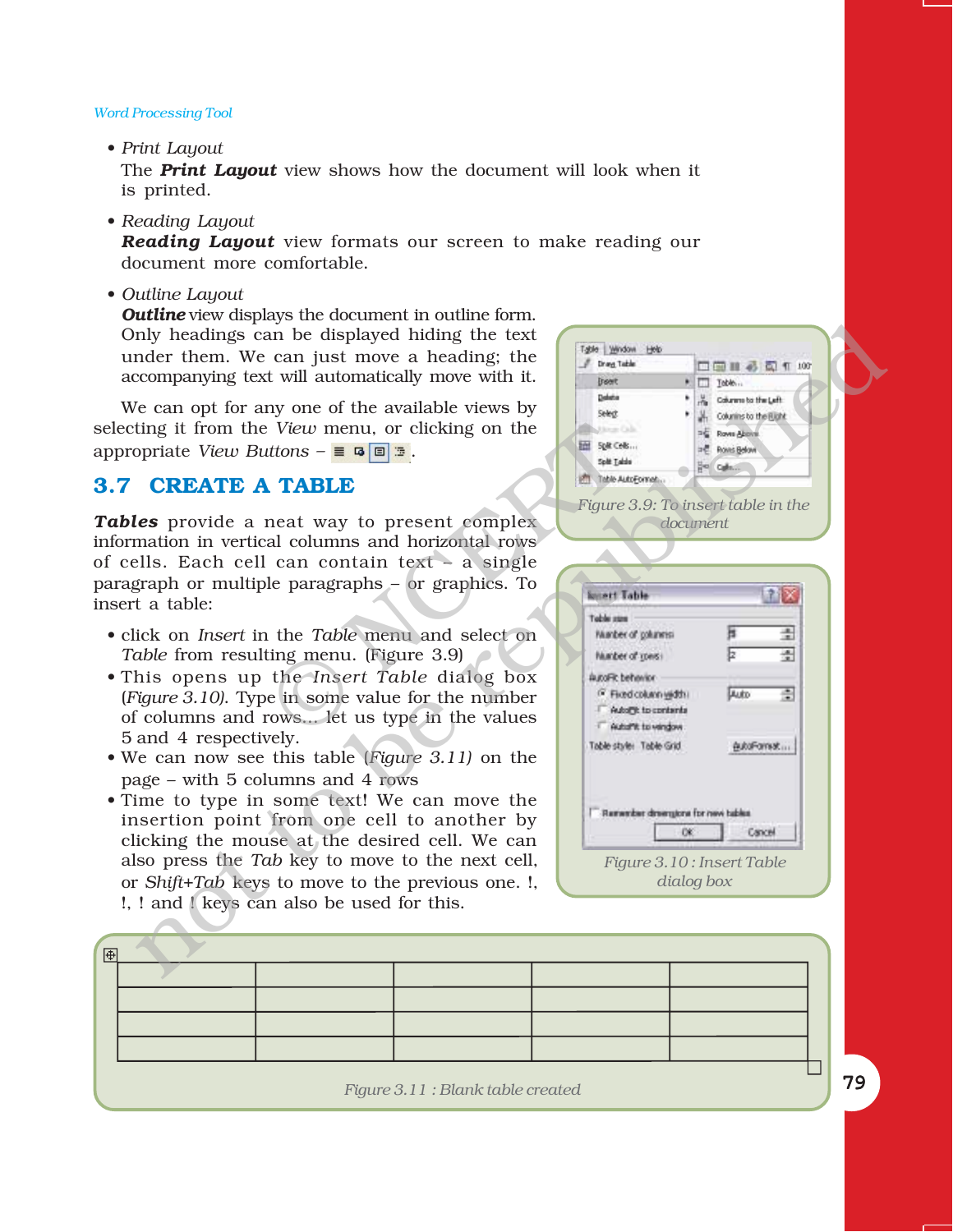- When a table is inserted, all columns are of same width and all rows are of same height. To change their size, move the mouse pointer to the line separating the rows or columns. If the mouse is at column separator, it will change to  $\psi$ ; if it is on the line bordering two rows, it changes to  $\div$ . Now drag the mouse to change the size of the column or row. If the cell is selected, then only the size of the selected cell changes instead of the entire column or row.
- Type in the text and adjust the column widths to make a table as shown in Table 3.2:

|                                                                           | Table 3.2: Sections and Houses of Class XI Students                                                                                                                                                                                                                                                                                                                                                                                                                                                                              |                                                                                                                                                                                                                                                               |                |              |
|---------------------------------------------------------------------------|----------------------------------------------------------------------------------------------------------------------------------------------------------------------------------------------------------------------------------------------------------------------------------------------------------------------------------------------------------------------------------------------------------------------------------------------------------------------------------------------------------------------------------|---------------------------------------------------------------------------------------------------------------------------------------------------------------------------------------------------------------------------------------------------------------|----------------|--------------|
| <b>Roll No</b>                                                            | <b>Name</b>                                                                                                                                                                                                                                                                                                                                                                                                                                                                                                                      | <b>Class</b>                                                                                                                                                                                                                                                  | <b>Section</b> | <b>House</b> |
| 1                                                                         | Vijaya                                                                                                                                                                                                                                                                                                                                                                                                                                                                                                                           | XI                                                                                                                                                                                                                                                            | $\mathbf{A}$   | Red          |
| $\overline{2}$                                                            | Lalruata                                                                                                                                                                                                                                                                                                                                                                                                                                                                                                                         | XI                                                                                                                                                                                                                                                            | B              | Blue         |
| 3                                                                         | Kabir                                                                                                                                                                                                                                                                                                                                                                                                                                                                                                                            | XI                                                                                                                                                                                                                                                            | $\bf{A}$       | Yellow       |
| <b>Himdow</b><br>上海县<br>Draw Table<br><b>Dream</b> :<br>Delete<br>Select: | for rows and columns in the Table menu.<br>• To insert columns, use the options to the Left or the Columns to the<br>Right under <i>Insert</i> option of <i>Table</i> menu. Put the insertion point in<br>any cell at the column adjacent to the location where the new<br>column is to be inserted, and select the appropriate option.<br>• For rows, the options are $\rightarrow$ Rows Above and $\rightarrow$ Rows Below. We can use<br>these like we did for inserting columns.<br>figure $3.12$ .<br>Toble<br>쌓<br>Columns | To delete row(s) or column(s), we can utilise<br>the Delete option under the Table menu. The<br>various alternatives under this option are seen in<br>Select cell(s) in appropriate row(s) or column(s),<br>and click on the choice to delete Rows or Columns |                |              |

|  |  |  |  |  |  |  |  | Table 3.2: Sections and Houses of Class XI Students |
|--|--|--|--|--|--|--|--|-----------------------------------------------------|
|--|--|--|--|--|--|--|--|-----------------------------------------------------|

- To insert columns, use the options  $\frac{1}{\sqrt{1}}$  Columns to the Left or  $\frac{1}{\sqrt{1}}$  Columns to the Right under *Insert* option of *Table* menu. Put the insertion point in any cell at the column adjacent to the location where the new column is to be inserted, and select the appropriate option.
- For rows, the options are  $\rightarrow$  Rows Above and  $\rightarrow$  Rows Below. We can use these like we did for inserting columns.



Two or more cells can be merged into a single cell. Alternatively, a single cell can be split into several new cells. These options are also available under the *Table* menu as seen in the figure above.

To merge cells, select two or more cells and click on  $\mathbb{H}$  Merge Cells. To split cell(s), select the cell(s) and click on **For** Split Cells.... The *Split Cells*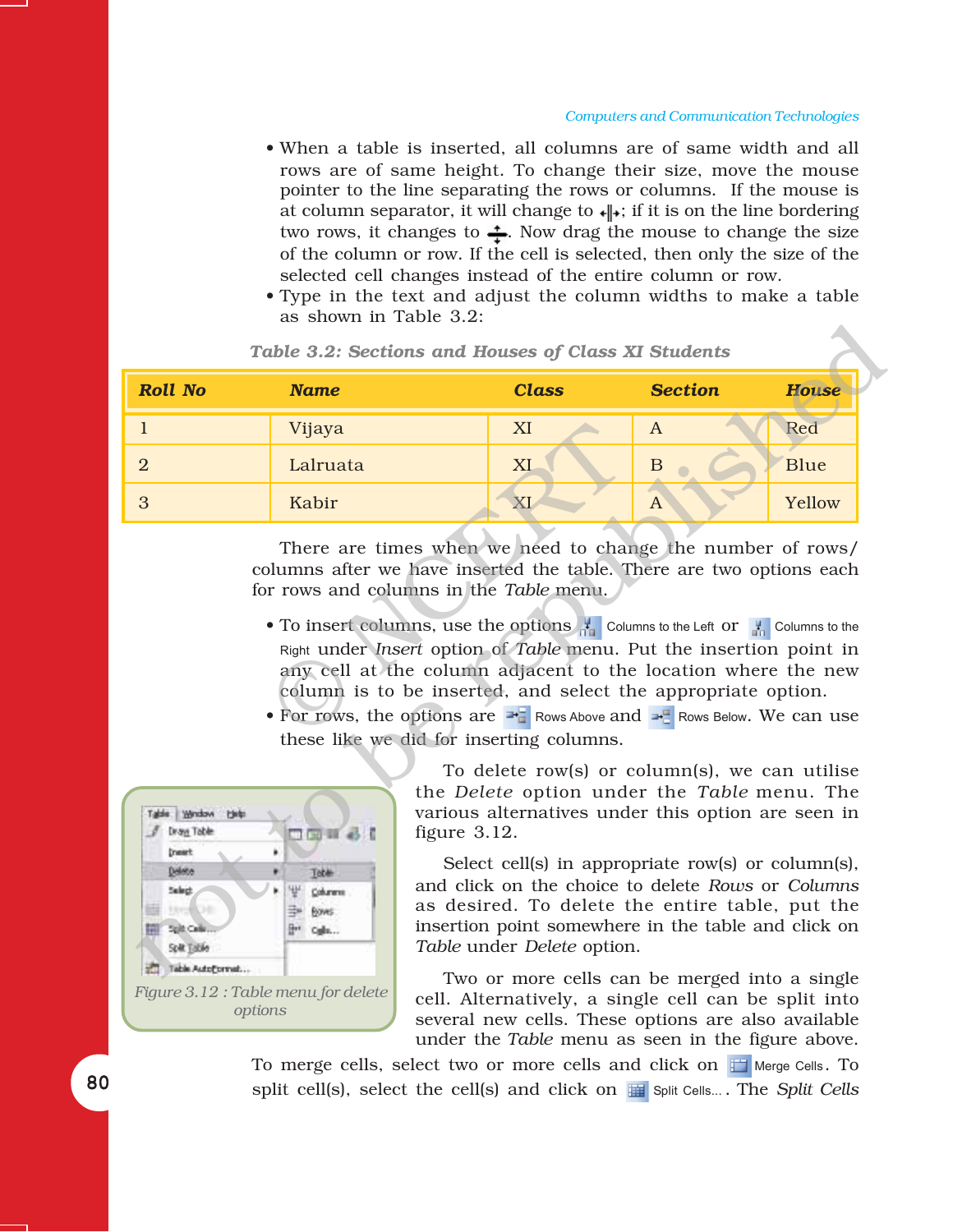dialog box appears, soliciting the number of rows and columns into which we would like to split the cell(s).

The easiest and quickest way to decorate the table:

Click on Table AutoFormat... under the *Table* menu. *Table Autoformat* dialog box appears.

Let us decorate the table we had created:

- Place the insertion point anywhere in the table.
- Open the table menu, and click on *Table Autoformat.*
- In the *Table AutoFormat* dialog box (Figure 3.13), select *Contemporary*. We can observe the preview portion of the dialog to see the effect.

Click on *Apply*. Our simple table now looks very different (Table 3.3) from what it originally was.

# **3.8 INSERTING PICTURE IN A DOCUMENT**

Graphics can add interest and impact to the documents. Suppose we have completed a letter telling our friends about the great party we threw for a birthday. The words capture the festive mood of the event, but that page of text looks

| 11 No<br><b>Name</b>                                | <b>Class</b>                             | <b>Section</b>                   | <b>House</b> |  |
|-----------------------------------------------------|------------------------------------------|----------------------------------|--------------|--|
|                                                     | Table 3.3: AutoFormatted Table 3.2       |                                  |              |  |
| ss and dull. We need graphics to enliven our prose. |                                          |                                  |              |  |
| that page of text looks                             |                                          |                                  |              |  |
| estive mood of the event,                           |                                          |                                  |              |  |
| day. The words capture                              | Figure 3.13: Table AutoFormat dialog box |                                  |              |  |
| great party we threw for a                          |                                          | <b>Apply</b>                     |              |  |
| telling our friends about                           |                                          |                                  | Cancel       |  |
| oose we have completed a                            | <b>V</b> First column                    | V Last column                    |              |  |
| act to the documents.                               | $\overline{\mathsf{v}}$ Heading rows     | $\overline{\mathsf{v}}$ Last row |              |  |
| hics can add interest and                           | Apply special formats to                 |                                  |              |  |
|                                                     |                                          |                                  |              |  |
| <b>DOCUMENT</b>                                     | 21<br>18<br>Total                        | 21                               | 60           |  |
| <b>PICTURE IN A</b>                                 | 8<br>South                               | 9                                | 24           |  |
| <b>INSERTING</b>                                    | $\overline{4}$<br>6<br>West              | 7                                | 17           |  |
|                                                     | 7<br>7<br>East                           | 5                                | 19           |  |
| nally was.                                          | Feb<br>Jan                               | Mar                              | Total        |  |
| le 3.3) from what it                                |                                          |                                  |              |  |
| now looks very different                            | Preview                                  |                                  |              |  |
| lick on Apply. Our simple                           | Table Elegant<br>Table Grid              |                                  | Default      |  |
| f the dialog to see the effect.                     | Table Contemporary                       |                                  |              |  |
| bserve the preview portion                          | Table Columns 4<br>Table Columns 5       |                                  | Modify       |  |
| elect Contemporary. We can                          | Table Columns 3                          |                                  |              |  |
| ialog box (Figure 3.13),                            | Table Columns 1<br>Table Columns 2       |                                  |              |  |
| the Table AutoFormat                                | Table Colorful 3                         |                                  | Delete       |  |
| ick on Table Autoformat.                            | Table Colorful 1<br>Table Colorful 2     |                                  |              |  |
| pen the table menu, and                             | Table Classic 4                          |                                  | New          |  |
| nywhere in the table.                               | Table styles:                            |                                  |              |  |
| lace the insertion point                            | All table styles                         |                                  |              |  |
|                                                     | Category:                                |                                  |              |  |
| us decorate the table we<br>created:                | <b>Table AutoFormat</b>                  |                                  | $?$ $\times$ |  |
|                                                     |                                          |                                  |              |  |
| חידי היי ה                                          |                                          |                                  |              |  |

lifeless and dull. We need graphics to enliven our prose.

*Roll No Name Class Section House* 1 Vijaya | XI | A | Red 2 | Lalruata | XI | B | Blue 3 | Kabir | XI | A | Yellow

#### *Table 3.3 : AutoFormatted Table 3.2*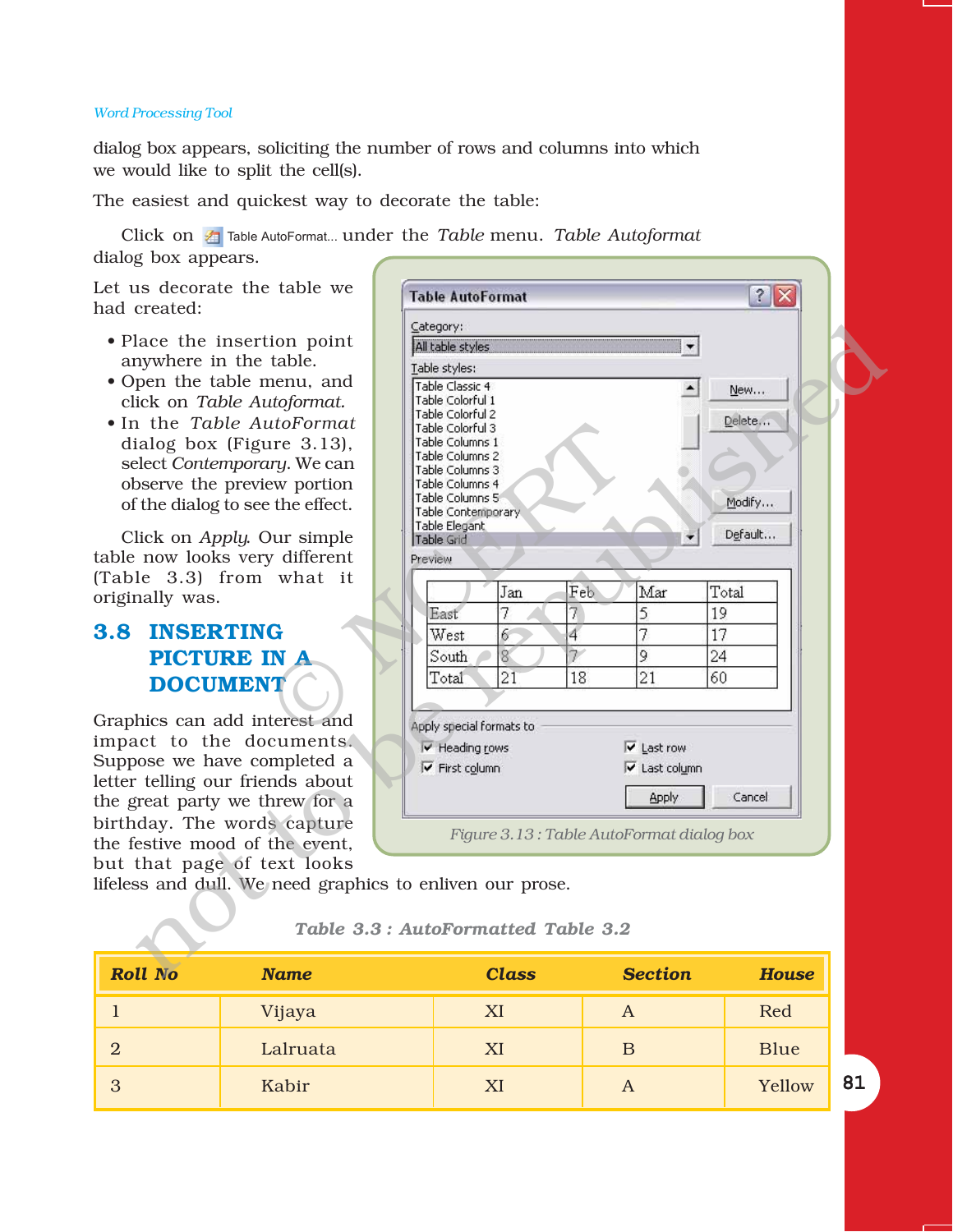| Search For           |         |
|----------------------|---------|
| Search text:         |         |
| Computer             |         |
| Search               | Restore |
| Other Search Options |         |
| Search in:           |         |
| All collections      |         |
| Results should be:   |         |
| All media file types |         |

We can insert picture from a picture file or we can use any of the clip arts provided with MS-Word or any word processor of our choice.

# **3.8.1 INSERT A CLIP ART**

Let us insert a clip art into our *Document New* file:

- Open the *Document New file.*
- On the *Insert* menu, select *Picture*, and then click *Clip Art*.
- The *Clip Art* task pane opens up. (Figure 3.14)
- In the *Clip Art* task pane, type the search term (for example, "computer") in the *Search* for field, and click on the *Search* button. If we are not looking for anything in particular, don't type in any text, just click.
- Select the insertion point in the document where we want to insert clip art (Figure 3.15 (a)), and then click the clip we want on the task pane (Figure 3.15 (b)).



• The clip art will get placed where the insertion point was (Figure 3.15 (c)).

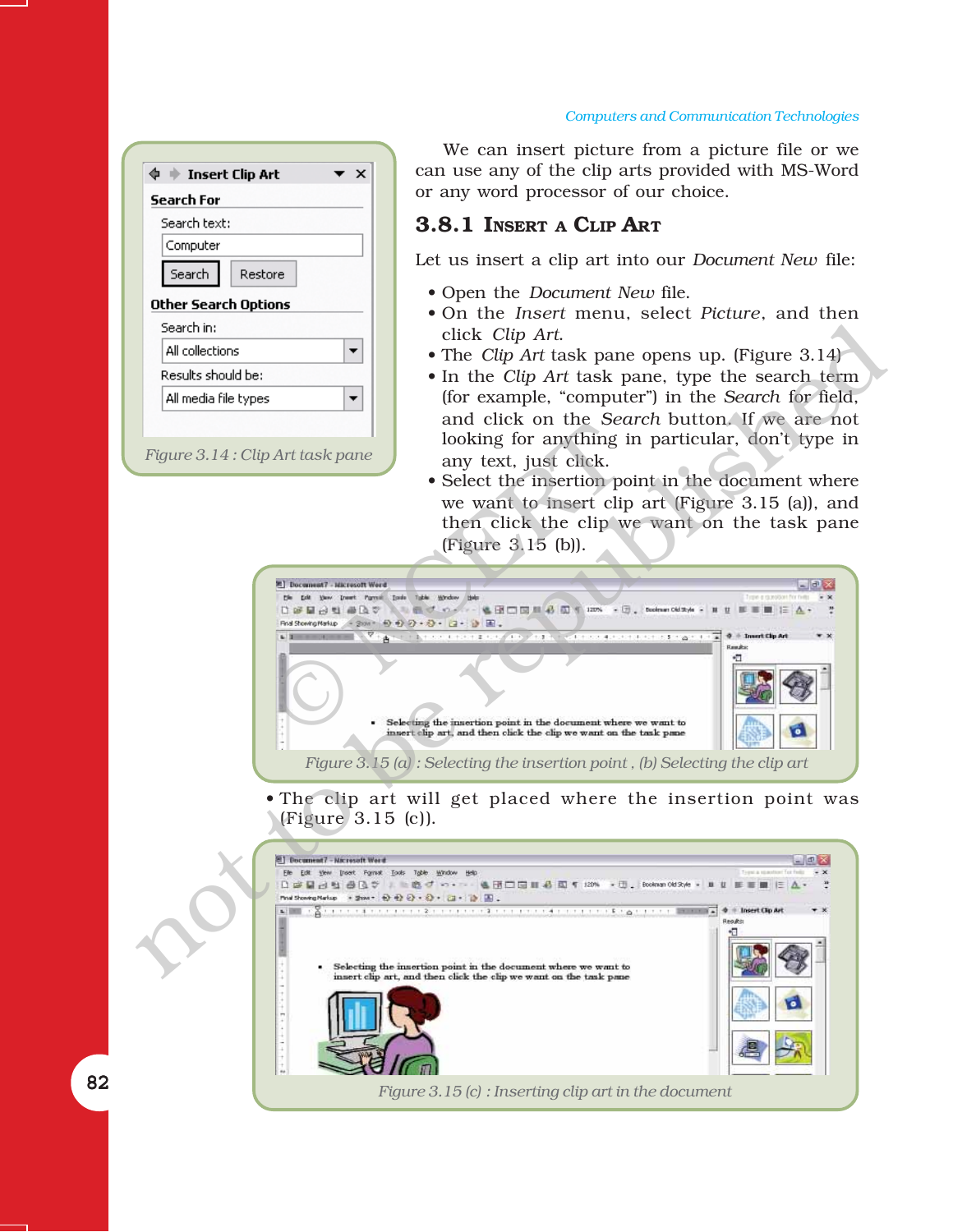# **3.8.2 TO INSERT A GRAPHIC FROM A FILE**

- ï On the Insert menu, select *Picture*, and then click from *File*.
- ï The *Insert Picture* dialog box opens up. *Browse* the graphic file.
- ï Click the file, and then click *Insert*.
- The picture gets inserted where the insertion point was located.

# **3.8.3 TO APPLY WRAPPING STYLE**

We have inserted a clip art or picture, but we do not want blank space to the right and left of the picture. No problem, we can further refine the layout of the graphic and text. Using the five wrapping styles, we can create documents with just the look we want.

To apply wrapping styles to a graphic,

- Click on the graphic to select it.
- On the *Format* menu, click *Picture*.
- In the *Format Picture* dialog box, click the *Layout* tab.
- ï Click the preferred wrapping style, and then click *OK*. Different Wrapping styles are given in Appendix 3.3.

# **3.9 HOW TO COPY, MOVE AND DELETE TEXT**

Any word processor will allow us to copy or move text/graphics from one part of the document to another or from one document to another. If the same text is appearing in more than one place, the copy option can save us from quite a lot of trouble. If we want to reorganise the document by changing the position of certain text, we need not delete the text from existing location and re-type at the new location  $-i$  just move it from its current location to the desired location. bhic to select it.<br>
enu, click Picture.<br>
ture dialog box, click the Layout tab.<br>
ed wrapping style, and then click OK.<br>
In Appendix 3.3.<br>
COPY, MOVE AND DELETE TEXT<br>
will allow us to copy or move text/graph<br>
ment to anothe assessmented with a to perture. For the too not want basin space<br>that alleft of the picture. No problem, we can further refine<br>errate documents with just the look we want.<br>There are the graphic and text. Using the five wr

To copy or move, proceed as follows:

- Select the item to copy or move. This can be a character, a few words, some paragraphs or a graphic.
- ï If we want to copy, click on *Copy* from *Edit* menu. Alternatively, we can click on  $\Box$  tool on the *Standard* toolbar.
- ï If we want to move, click on *Cut* from *Edit* menu. Alternatively, we can click on  $\frac{1}{6}$  tool on the *Standard* toolbar.
- Place the insertion point at the destination location (this may be within the same document, or in another document), where we want the text or graphic to be copied or moved.
- Click on *Paste* from *Edit* menu. Alternatively, we can click on tool on the *Standard* toolbar.

To delete some text or graphic, select the same and simply press the *Delete* key.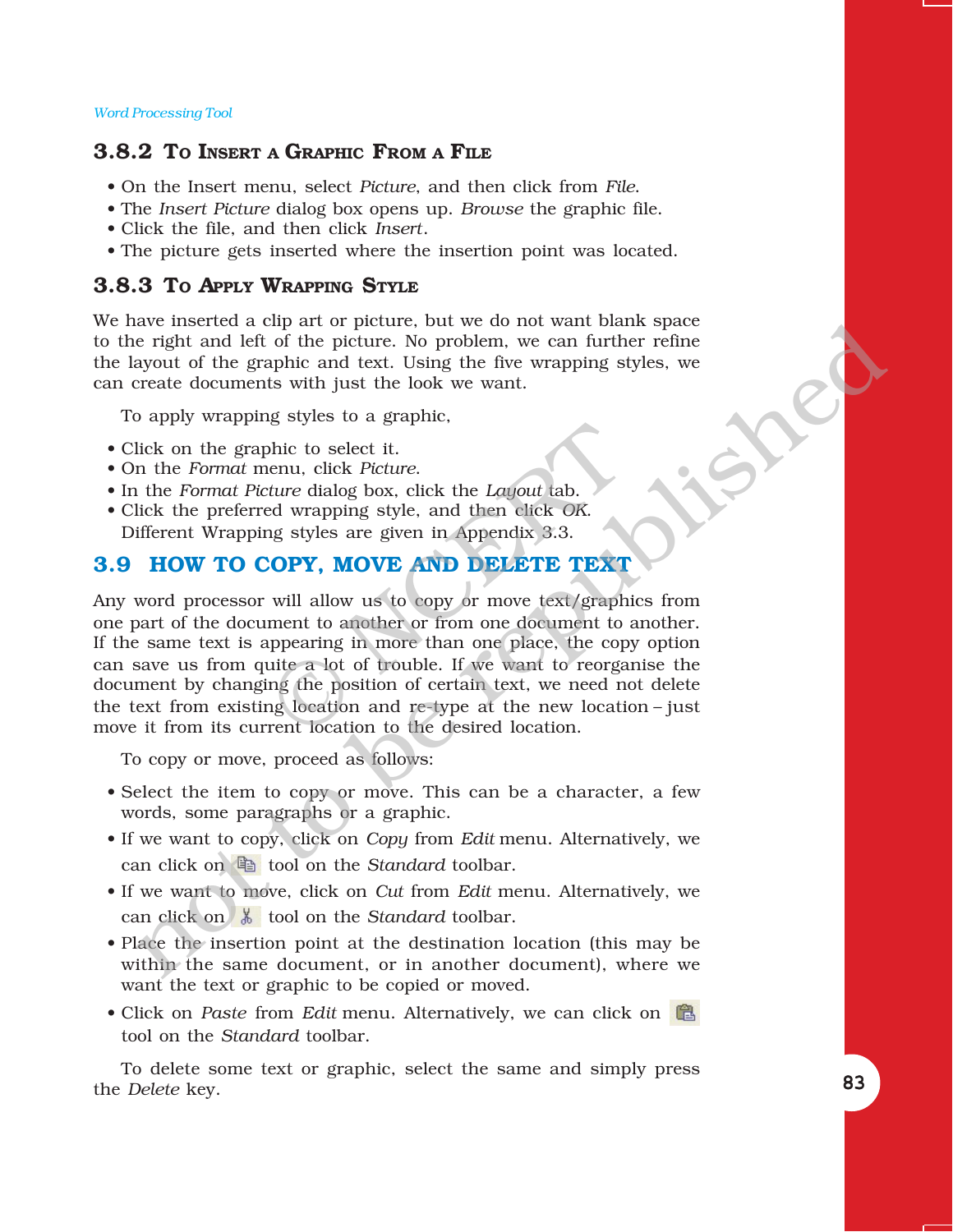# **3.10 CHECKING SPELLING AND GRAMMAR**



Checking spelling and grammar in a document after we finish typing and editing the text is very useful. We can check for possible mistakes and then confirm each correction. In Microsoft Word, we can start the spell checker by clicking on *Spelling and Grammar* option under *Tools* menu (Figure 3.16).

| A mile from the shot a fishing boat chummed |                                                                                                                                                                                      | Ignore Once                                     |
|---------------------------------------------|--------------------------------------------------------------------------------------------------------------------------------------------------------------------------------------|-------------------------------------------------|
|                                             |                                                                                                                                                                                      | Ignore All                                      |
|                                             |                                                                                                                                                                                      | Add to Dictionary                               |
|                                             |                                                                                                                                                                                      |                                                 |
|                                             |                                                                                                                                                                                      | Change                                          |
|                                             |                                                                                                                                                                                      | Change All                                      |
|                                             |                                                                                                                                                                                      | AutoCorrect                                     |
|                                             |                                                                                                                                                                                      |                                                 |
|                                             |                                                                                                                                                                                      |                                                 |
| Options<br><b>Undo</b>                      |                                                                                                                                                                                      | Cancel                                          |
|                                             |                                                                                                                                                                                      |                                                 |
|                                             |                                                                                                                                                                                      |                                                 |
|                                             | the water, and the word for Breakfast Flock<br>flashed through the air, till a crowd of a<br>thousand seagulls came to dodge and fight for<br>English (U.S.)<br>Dictionary language: | Figure 3.17: Task pane for Spelling and Grammar |

- We can use one of the words suggested by the word processor and click *Change*.
- We may want to change the word ourselves. Click the word on the document (not in the *Spelling and Grammar* dialog box) and edit it. After fixing the error, click on *Resume*.
- The indicated word may actually be the correct one, but not available in the Dictionary; for example, the name of the town *Shillong*. To include such word into the word processor's dictionary, click *Add to dictionary*. If, we would like to ignore it, click *Ignore once*. If we want to ignore all instances of such cases in the document then click *Ignore All*.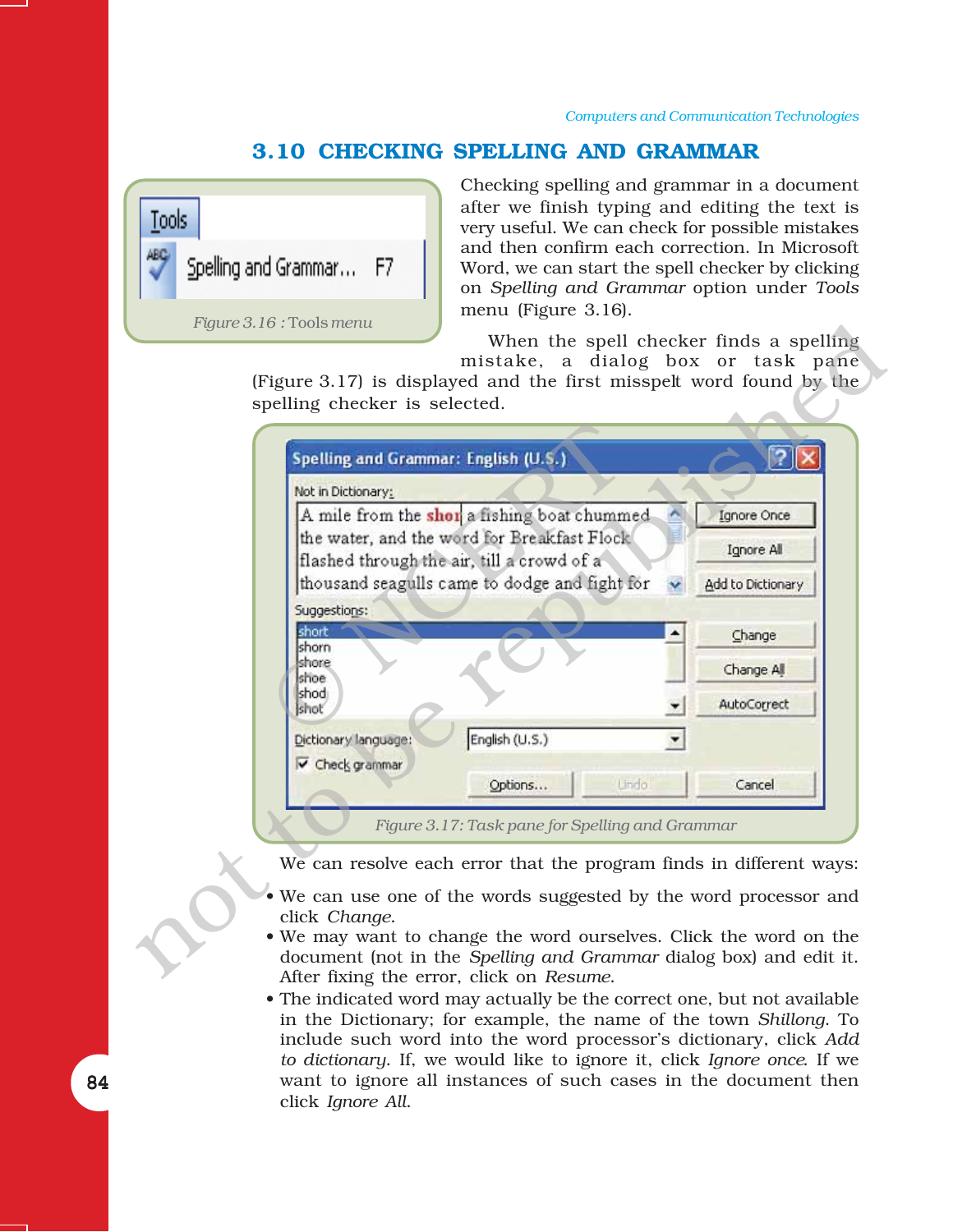After we resolve each misspelt word, the word processor flags the next misspelt word so that we can decide what we want to do.

After the program finishes flagging the spelling mistakes, it begins showing us the grammatical mistakes. We can proceed in a similar fashion to correct those also.

Alternatively, we can check spelling automatically while we type. In that case, we can be more confident that we won't need to correct a lot of spelling mistakes when we are ready to deliver our document. Word flags misspelt words by underlining them with a wavy red line (Figure 3.18) so that we can easily spot them. We can right-click the misspelt word to see suggested corrections on the resulting shortcut menu.



Similarly, the grammar mistakes are flagged by a wavy green underline – we can correct these just as we corrected the spellings.

However, donít blindly accept the corrections suggested by the word processor. The word processor is not always accurate in detecting spelling and grammar errors!

# **3.11 SETTING PAGE LAYOUT**

When a document is to be printed, the word processor has to be told as to how the document should appear on the page, i.e., its paper size, margins, layout of the paper, etc.

To alter the page setup, click on *Page Setup* under the *File* menu. In the resulting Page Setup dialog box (Figure 3.19), set the margins to the required values. Let us set the margins as  $Top - 1$  inch, Bottom  $- 1$  inch, Left  $-$ *1.25 inch and Right - 1.25 inch.*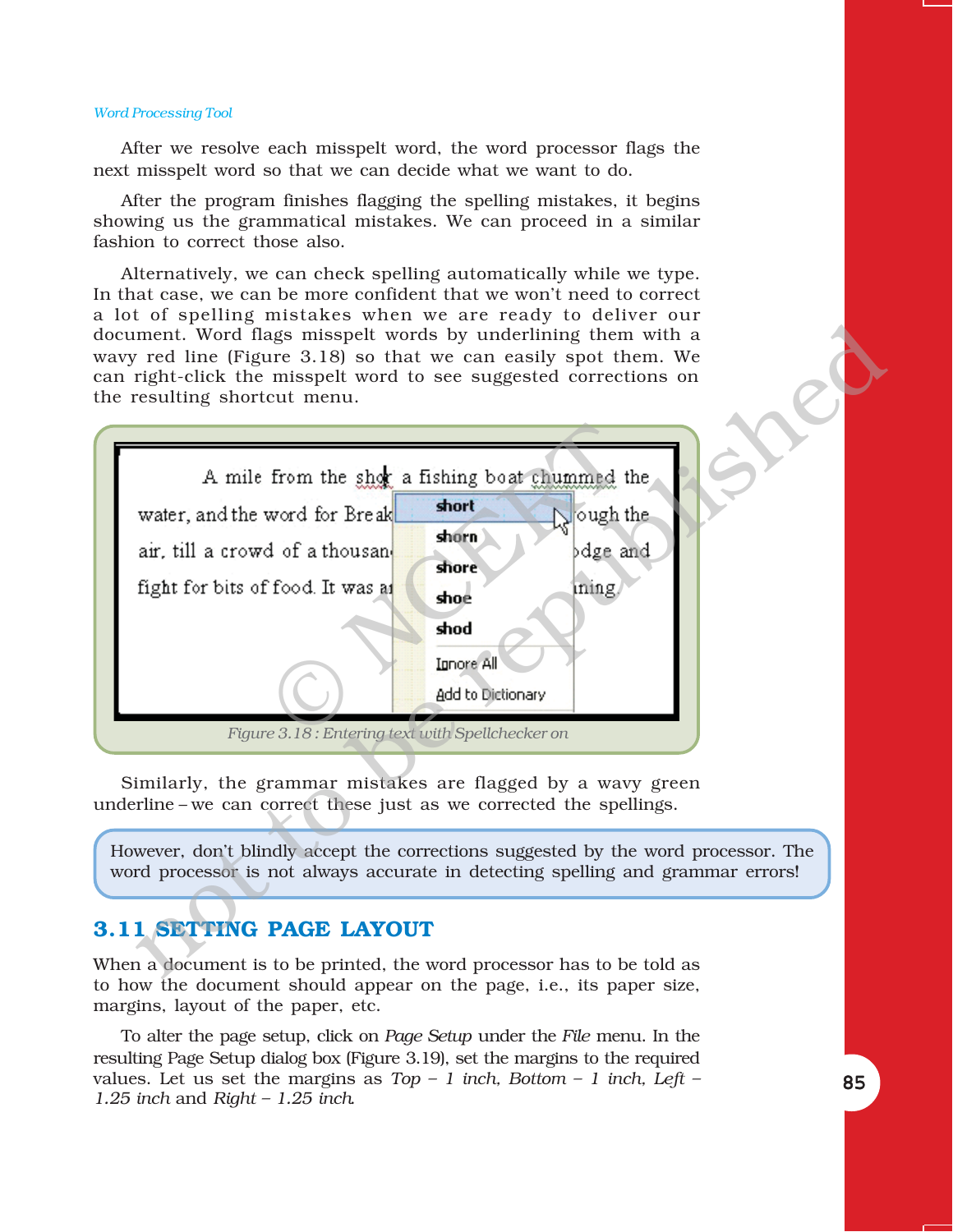# $\boxed{?}$   $\times$ **Page Setup** Margins Paper Layout Margins  $\hat{\mathbf{v}}$  $1"$ Bottom: 1"  $\hat{\mathbf{v}}$ Top: ÷ ÷ 1.25 Right: 1.25' Left: lo " Gutter position: Left Gutter:  $\checkmark$ Orientation not to be republishedExplanting to the size on with the document of the document of the document of the document of the document of the document of the value of the value of the value of the value of the value of the value of the value of the *Figure 3.19 : Page set up dialog box*

#### *Computers and Communication Technologies*

Apart from the four margins, we may set the following:

- *Gutter* is the space left on one side for stitching and binding  $-$  give an appropriate value, if required.
- The orientation decides whether the page will be printed lengthwise (portrait) or across its breadth (landscape). In other words, *Portrait* is taller than it is wide; *Landscape* is wider than it is tall. The orientation buttons themselves are quite selfexplanatory.

In the *Paper* tab, select the paper size on which we are going to print the document. There are standard paper sizes like *letter*, *A4*, *legal* etc. Either we can select one from these or we can enter the width and height of the paper we are using.

Click *OK* once we have typed in the values for margins, chosen the

orientation, and selected the paper size.

# **3.12 MAIL TO MANY IN SIMPLE STEPS - THE MAIL MERGE**

We use *mail merge* when we want to create a set of documents that are essentially the same except that each contains some unique elements. For example, in a letter to invite friends to a birthday party, the date of invitation and the text thereof will be same everywhere, but the address and greeting line will be different in each letter.

- Using mail merge, we can create:
- A set of labels for envelopes : The return address is the same on all the labels or envelopes, but the destination address is unique on each one.
- A set of form letters, e-mail message or faxes : The basic content is the same in all the letters, messages or faxes, but each contains information that is specific to the individual recipient, such as name, address or some other piece of personal data.

Creating each letter, message, fax, label, envelope, etc. individually would take hours. Thatís where mail merge comes in. Using mail merge,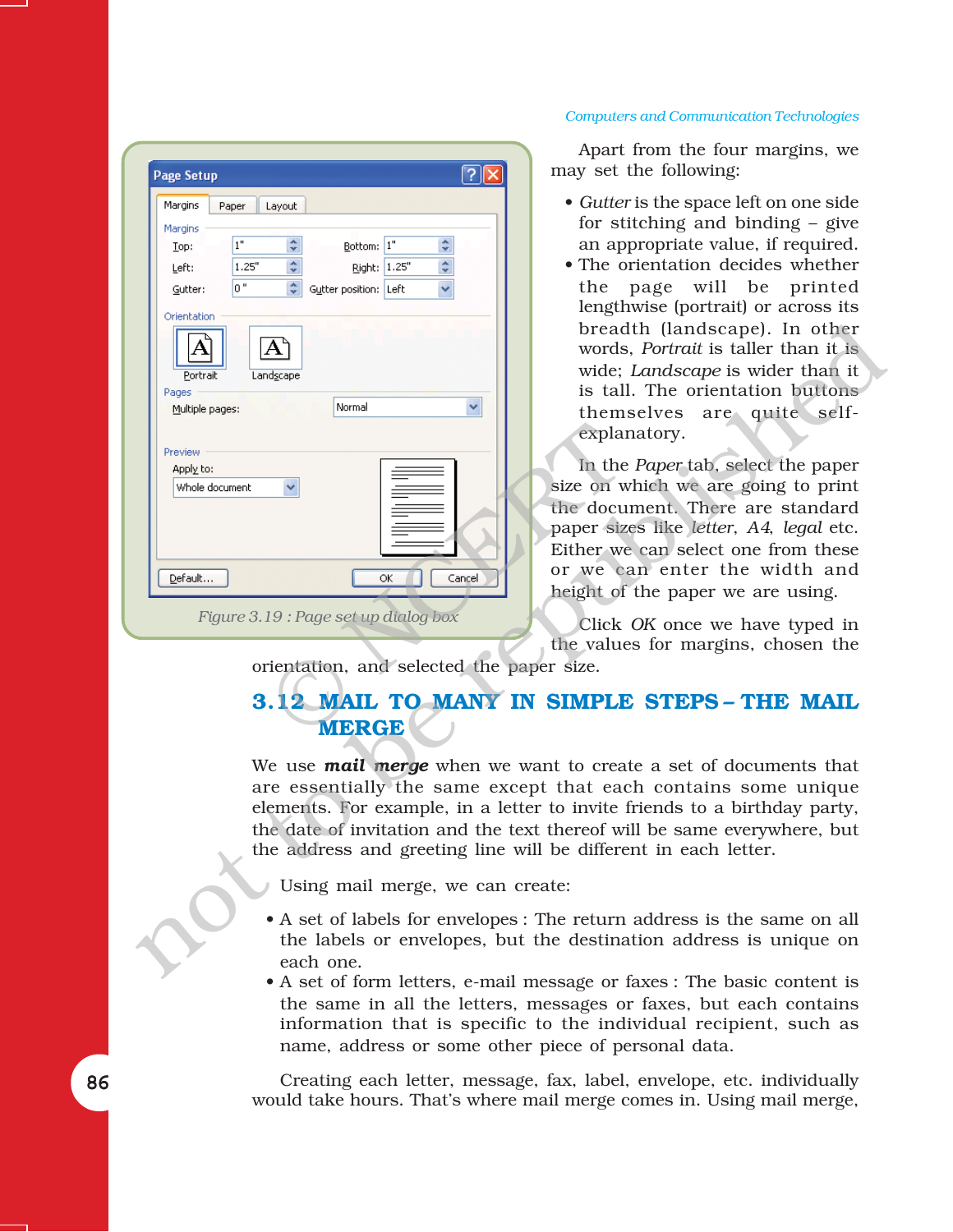all we have to do is create one document that contains the information that is the same in each version. Then we just add some placeholders for the information that is unique to each version. The *word processor* will take care of the rest.

We can prepare mail-merged documents by using this facility as described in Appendix 3.2.

#### *Summary*

- A word processor is a software for typing, formatting and creating documents.
- There are two types of formatting that we can apply *character formatting* and *paragraph formatting.*
- ï For *character formatting*, we must first select all the characters where we want to apply the formatting. For *paragraph formatting*, it is enough to have any part of the paragraph  $selected - for a single paragraph, it is sufficient to place the insertion point somewhere$ in that paragraph. r is a software for typing, formatting and creating<br>wes of formatting that we can apply – *character form*<br>matting, we must first select all the characters will<br>or paragraph formatting, it is enough to have any<br>ingle parag **Limitary**<br> **Limitary**<br>
A word processor is a software for typing, formatting and creating documents.<br>
There are two types of formating that we can apply *- elumedic* formating and paragraph<br>
For character formatting, we
- Character formatting includes  $-$  *font*, *font style*, *size*, *font colour*, *underline style*, *underline colour*, and *effects* – for example *subscript*, *superscript*, *emboss*, etc.
- Paragraph formatting comprises of *alignment*; *indents* left, right, first line and hanging; *space before* and *after* paragraphs; and *line spacing*.
- To highlight the points, we can use bullets or numbering for the paragraphs.
- If we plan to put tabular data, we can either use *tabs* left, right, center and decimal; or use *table* to type in the text within the cells.
- To enhance the appeal of the document, we can insert pictures either from clip art, or from files. We might have to select appropriate wrapping options to have the text around the picture.
- We can move or duplicate text in a document or across documents using options like *Cut*, *Copy* and *Paste*.
- ï If we are likely to make mistakes (and all of us are!), we can utilise the word processor to check the spellings and grammar.
- Before we print the document, we must decide on margins, page size, gutter etc. through *Page Setup*.
- If we need to have many copies of documents which are same except for some parts, like invitation letters, we can use the *mail merge* facility to make the task simpler.
- ï We can allow others to review the documents by editing as well as by adding comments. These changes can be tracked. We can later decide as to whether to keep those changes or to revert back to the original text.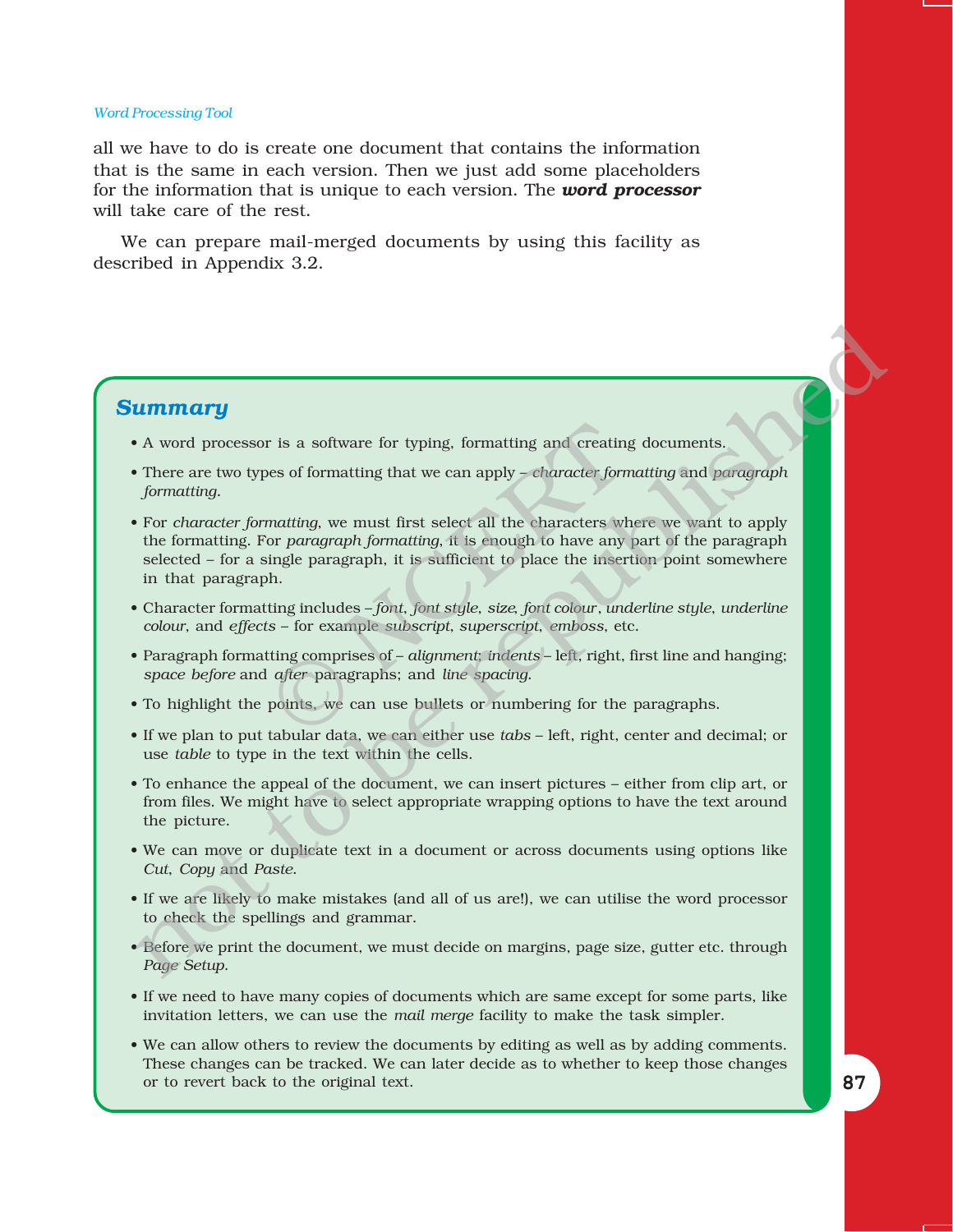#### **EXERCISES**

#### **SHORT ANSWER TYPE QUESTIONS**

- 1. What is a cursor?
- 2. How many types of text alignments are there?
- 3. What are the methods of selecting a line in MS-Word?
- 4. How many types of page orientations are there in page setup?
- 5. What are the views used in word processors?
- 6. How can words be added in word processors, dictionary?
- 7. List the advantages of word processors.

# **LONG ANSWER TYPE QUESTIONS**

- 1. Give the steps to insert a clip art picture to your document.
- 2. What is formatting? Discuss the different types of formatting that you can have using a word processor. **ONG ANSWER TYPE QUESTIONS**<br>
1. Give the steps to insert a clip art picture to you<br>
2. What is formatting? Discuss the different typ<br>
have using a word processor.<br>
3. Discuss the different types of indentation.<br>
1. How is
- 3. Discuss the different types of indentation.
- 4. How is line spacing different from space before or after paragraphs?
- 5. What are the various facets of Paragraph Formatting? Explain each one clearly.
- 6. Explain the process of applying bullets to some paragraphs in a document.
- 7. What is tab? How do they assist in the process of formatting?
- 8. What is style? Discuss the steps involved in defining styles. What is the use of style for *next paragraph*? 5. What are the views used in word processors?<br>
6. How can words be added in word processors, dictionary?<br>
7. List the advantages of word processors.<br> **Lowe ANSWER TYPE QUESTIONS**<br>
1. Give the steps to insert calip at poi
	- 9. How do you change the features of an existing style?
	- 10. How do you insert table in your document? Discuss the steps involved in splitting and merging cells.
	- 11. Discuss the various text wrapping options available when you insert a picture in your document.
	- 12. Explain the utility of mail merge.
	- 13. Define mail merging in word processor.

#### **MULTIPLE CHOICE QUESTIONS**

Identify the most appropriate option for the following :

- 1. To increase the space on the left for just one paragraph in a page, you can adjust
	- (i) Left indent
	- (ii) Right indent
	- (iii) Alignment
	- (iv) Tabs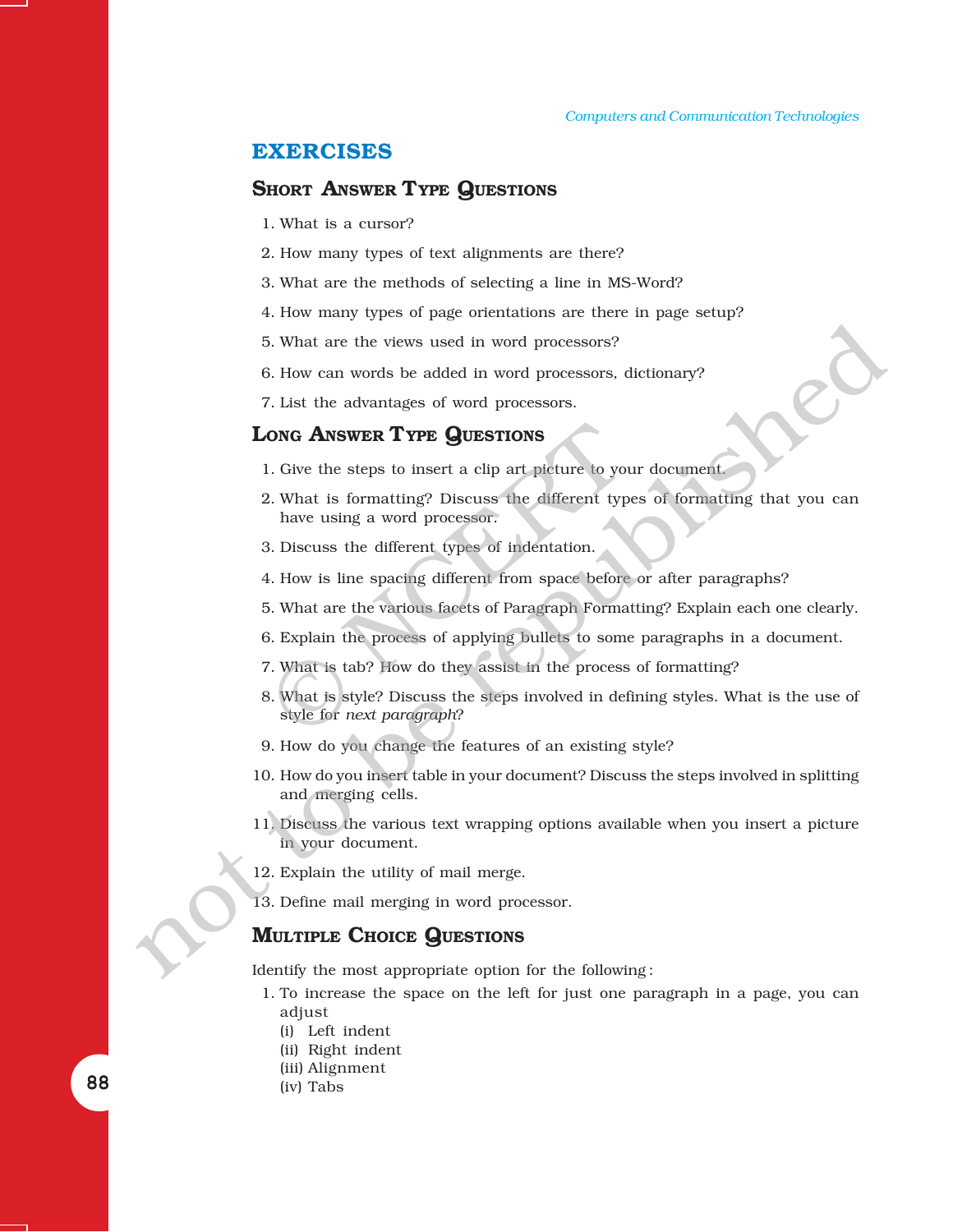- 2. When you want to repeat the same formatting at different places in your document, you can take the help of
	- (i) Character formatting
	- (ii) Paragraph formatting
	- (iii) Style
	- (iv) Tabs

#### 3. Which of the following is not character formatting?

- (i) Text Colour
- (ii) Alignment
- (iii) Font
- (iv) Subscript

#### 4. Which of the following is not a paragraph formatting?

- (i) Alignment
- (ii) Indentation
- (iii) Line Spacing
- (iv) Underline style

# 5. Which of the following cannot be included in a style? ing cannot be included in a style?

- (i) Paragraph formatting
- (ii) Character formatting
- (iii) Table
- (iv) Numbering

# *Activities*

1 The following interview letter is to be sent to all the candidates who had applied for admission to XYZ College, informing them the respective date and time of interviews. The name, address, date and time of interview for each candidate is given. Use Mail Merge to perform this task. Save your work in the folder created in question number 1. if Point<br>
and Point (Fig. 1) and the following is not a paragraph formatting?<br>
Altitude of the following is not a paragraph formatting?<br>
If helen of the following cannot be included in a style<br>  $\theta$  Underline style<br>
If Ta

#### **XYZ COLLEGE : PQRPUR**

Dear......................... Date : ............................

Apropos your application for admission to the Degree course on ................... at this college, you are requested to attend the interview on ................... at ................... The interview will be held at the Principal's office. You are to bring :

(i) The higher secondary marksheet.

(ii) Birth certificate

(iii) Character certificate from the last institution attended. Please note the following :

- Attending the interview does not qualify you for admission.
- In case of any delay on your part, your candidature will stand cancelled.

**Principal**.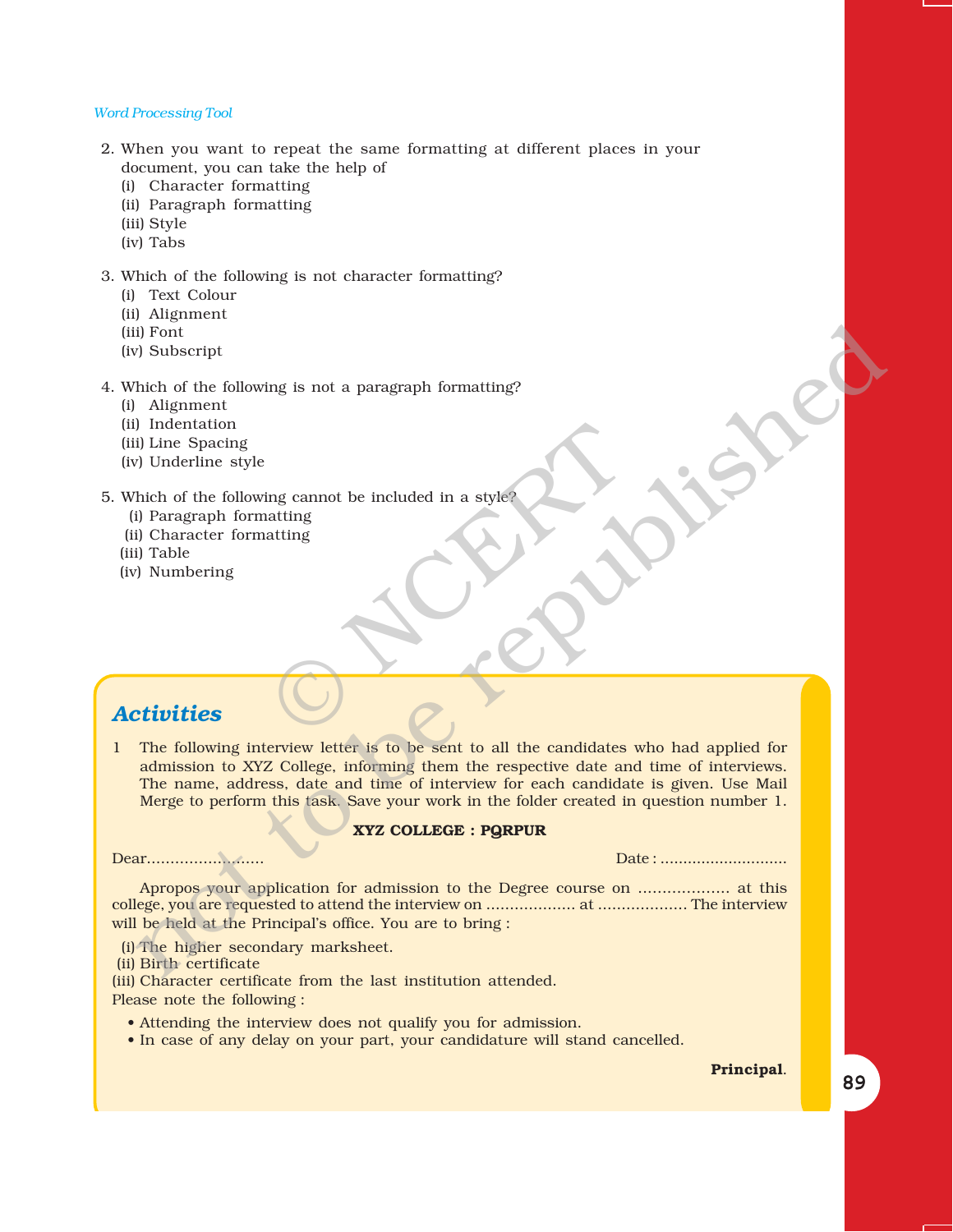The data for the Merging are as follows:

| <b>Name</b> | <b>Address</b> | City      | <b>Date</b> | Time  | <b>Course</b> |
|-------------|----------------|-----------|-------------|-------|---------------|
| S. Khongwir | Malki          | Shillong  | 10/6/08     | 9:30  | Comp. Sc.     |
| P. Sharma   | Malviya Nagar  | New Delhi | 10/6/08     | 11:30 | B.B.A.        |
| S. Sahoo    | Baily Road     | Patna     | 11/6/08     | 10:45 | Mass Comm.    |
| P. Deka     | Dispur         | Guwahati  | 12/6/08     | 9:30  | Biotechnology |
| A. Sema     | Church road    | Dimapur   | 12/6/08     | 12:30 | Pisiculture   |

#### **Donít skim over this**

| P. Deka                                 | Dispur                                                                                                                                   | Guwahati                  | 12/6/08 | 9:30                 | Biotechnology                                                                                                                                                                                                                                                                                                                                                                                                                                                                                                                                                                            |
|-----------------------------------------|------------------------------------------------------------------------------------------------------------------------------------------|---------------------------|---------|----------------------|------------------------------------------------------------------------------------------------------------------------------------------------------------------------------------------------------------------------------------------------------------------------------------------------------------------------------------------------------------------------------------------------------------------------------------------------------------------------------------------------------------------------------------------------------------------------------------------|
| A. Sema                                 | Church road                                                                                                                              | Dimapur                   | 12/6/08 | 12:30                | Pisiculture                                                                                                                                                                                                                                                                                                                                                                                                                                                                                                                                                                              |
| by its magical properties.              | 2. Type the text given below, taking note of all the formatting.                                                                         | Don't skim over this      |         |                      | Tibetan monks consumed a bowl of this wonder food a day, and lived to the ripe old age of<br>109. Ayurvedic practitioners have prescribed it for 5,000 years and health-food buffs swear<br>Yet today the reports are conflicting. Because milk, the main ingredient in the preparation<br>of yoghurt, is considered by many nutritionists to be highly mucous-forming and difficult to<br>digest, yoghurt has received a step-motherly treatment from the medical community. Yet ounce<br>for ounce, it packs more calcium, protein, riboflavin, phosphorous and vitamin B12 than milk. |
| Type of milk used<br>to prepare yoghurt | Protein (g)<br>(g)                                                                                                                       | Fat (g)<br>(g)            |         | Carbohydrates<br>(g) | <b>Calories</b><br>(g)                                                                                                                                                                                                                                                                                                                                                                                                                                                                                                                                                                   |
| <b>Buffalo</b>                          | 89                                                                                                                                       | 14                        |         | 6.3                  | 182                                                                                                                                                                                                                                                                                                                                                                                                                                                                                                                                                                                      |
| Cow                                     | $\overline{7}$                                                                                                                           | 9                         |         | 9.6                  | 160                                                                                                                                                                                                                                                                                                                                                                                                                                                                                                                                                                                      |
| <b>Skim Milk</b>                        |                                                                                                                                          | 8.4<br>0.2                |         | 6.3                  | 69                                                                                                                                                                                                                                                                                                                                                                                                                                                                                                                                                                                       |
|                                         | 3. Type the text given below, taking note of all the formatting.<br>what he pays to secure everything he values. Well, almost everything | <b>Covering All Bases</b> |         |                      | Dev Dasgupta, 35, is a middle-level manager in a private bank. He's taken a householder's<br>policy to insure his house (valued at Rs 20 lakh), its contents (valued at Rs 3 lakh) and his<br>wife's jewellery (Rs 50,000). He also has a comprehensive cover for his pride and joy, a<br>zippy, new Maruti Zen (cost: Rs 3.6 lakh). Additionally, he's bought a personal accident<br>cover for Rs 5 lakh, and a health cover of Rs 2 lakh each for himself and his wife. Here's                                                                                                         |
| <b>Insurance For</b>                    |                                                                                                                                          |                           |         | Premium              |                                                                                                                                                                                                                                                                                                                                                                                                                                                                                                                                                                                          |
|                                         |                                                                                                                                          |                           |         |                      |                                                                                                                                                                                                                                                                                                                                                                                                                                                                                                                                                                                          |

#### **Covering All Bases**

| <b>Insurance For</b>           | Premium          |               |  |
|--------------------------------|------------------|---------------|--|
|                                | For amount (Rs.) | Payable (Rs.) |  |
| Fire and allied perils         | 20 lakh          | 1,300         |  |
| Contents                       | 3 lakh           | 195           |  |
| Burglary, theft, housebreaking | 3 lakh           | 720           |  |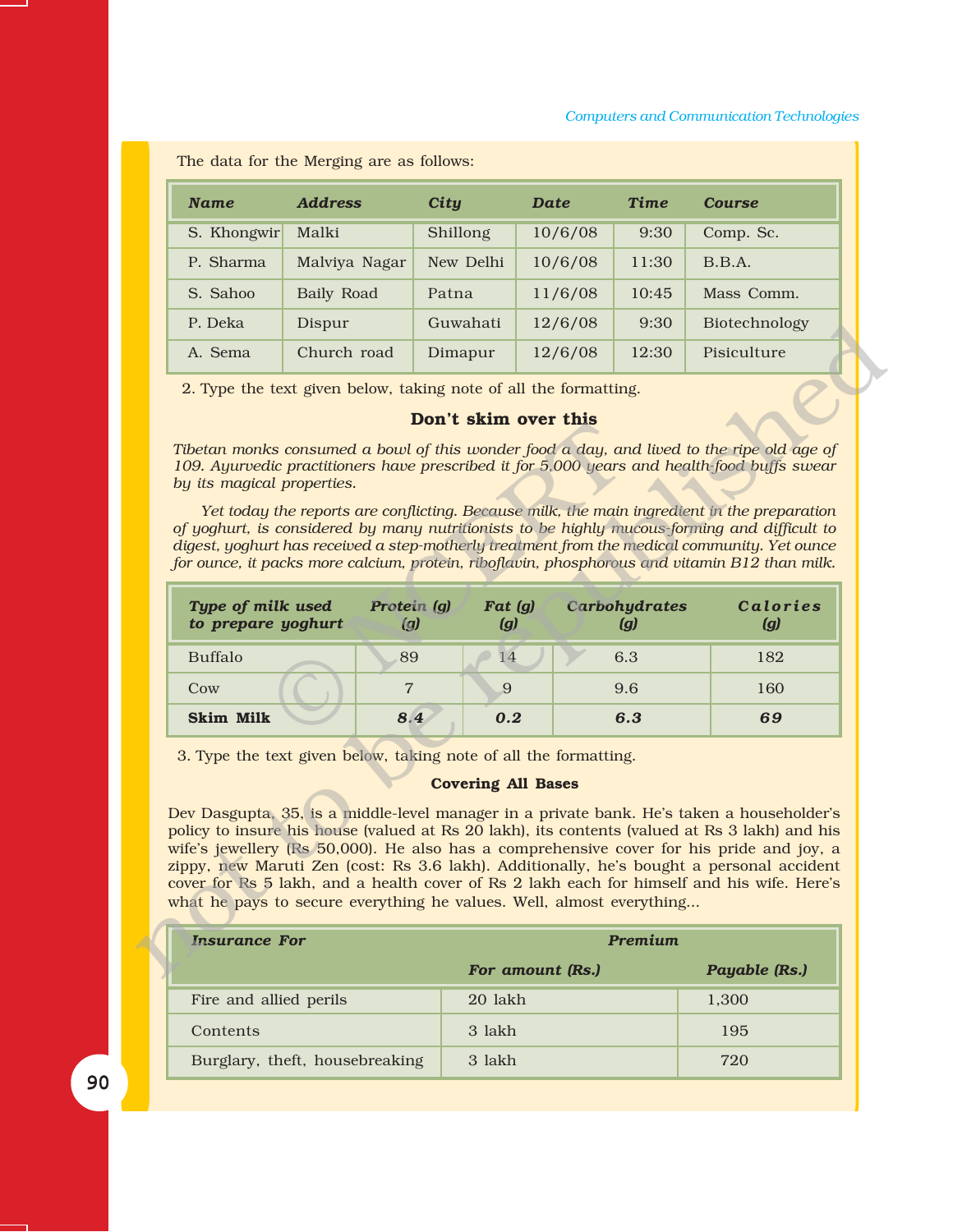| Jeweller             | 50,000     | 500    |
|----------------------|------------|--------|
| Personal Accident    | 5 lakh     | 750    |
| Health               |            | 4658   |
| New Maruti Zen       | $3.6$ lakh | 12,007 |
| <b>Total Premium</b> |            | 20,130 |

# **APPENDICES**

# **APPENDIX 3.1** : **TOOLS IN FORMATTING TOOLBAR**

|                          | 4. Get some pictures of your school. Now design a calendar for the next year, with one<br>picture for every month of the year.                                    |          |                                                                                                                                                          |    |
|--------------------------|-------------------------------------------------------------------------------------------------------------------------------------------------------------------|----------|----------------------------------------------------------------------------------------------------------------------------------------------------------|----|
| <b>APPENDICES</b>        | <b>APPENDIX 3.1: TOOLS IN FORMATTING TOOLBAR</b>                                                                                                                  |          |                                                                                                                                                          |    |
| Normal + Cente +         | Style. We can apply a style to<br>the selected paragraph using<br>this option.                                                                                    |          | <b>Styles and Formatting. Opens</b><br>the Styles and Formatting task<br>pane; we can use this task<br>pane to define and apply styles<br>or formatting. |    |
| Arial<br>×               | Font. We can change font of<br>selected text through this<br>option.                                                                                              | $28 - 7$ | Size. We can change size of<br>selected text through this.                                                                                               |    |
| в                        | Bold. We can make selected text<br>Bold through this option.                                                                                                      | Ι        | <i>Italic.</i> We can make selected text<br>Italic through this option.                                                                                  |    |
| $\underline{\mathtt{u}}$ | Underline. We can underline<br>selected text through this<br>option. But we cannot select the<br>type of underline - for that we<br>have to open Font dialog box. |          | Align Left. We can use this to<br>left align selected paragraph(s).                                                                                      |    |
|                          | Center. We can use this to center<br>align selected paragraph(s).                                                                                                 |          | Align Right We can use this to<br>right align the<br>selected<br>paragraph(s).                                                                           |    |
|                          | Justify. We can use this to<br>change the alignment of<br>selected paragraph(s) to justify.                                                                       | ‡≣ ∹     | Line Spacing. We can use this to<br>make the line spacing of<br>paragraph(s) to single, double, etc.                                                     |    |
|                          | Numbering. We can make<br>selected paragraph(s)<br>numbered. But we cannot<br>change the type of numbering<br>by this option.                                     |          | Bullets. We can apply bullets to<br>selected paragraph(s). But we<br>cannot change the type of<br>bullets by this option.                                |    |
|                          | Decrease Indent. This option<br>allows us to move selected<br>paragraph(s) to the left, if not<br>already at extreme left.                                        |          | Increase Indent. This option<br>allows us to move selected<br>paragraph(s) to the right.                                                                 | 91 |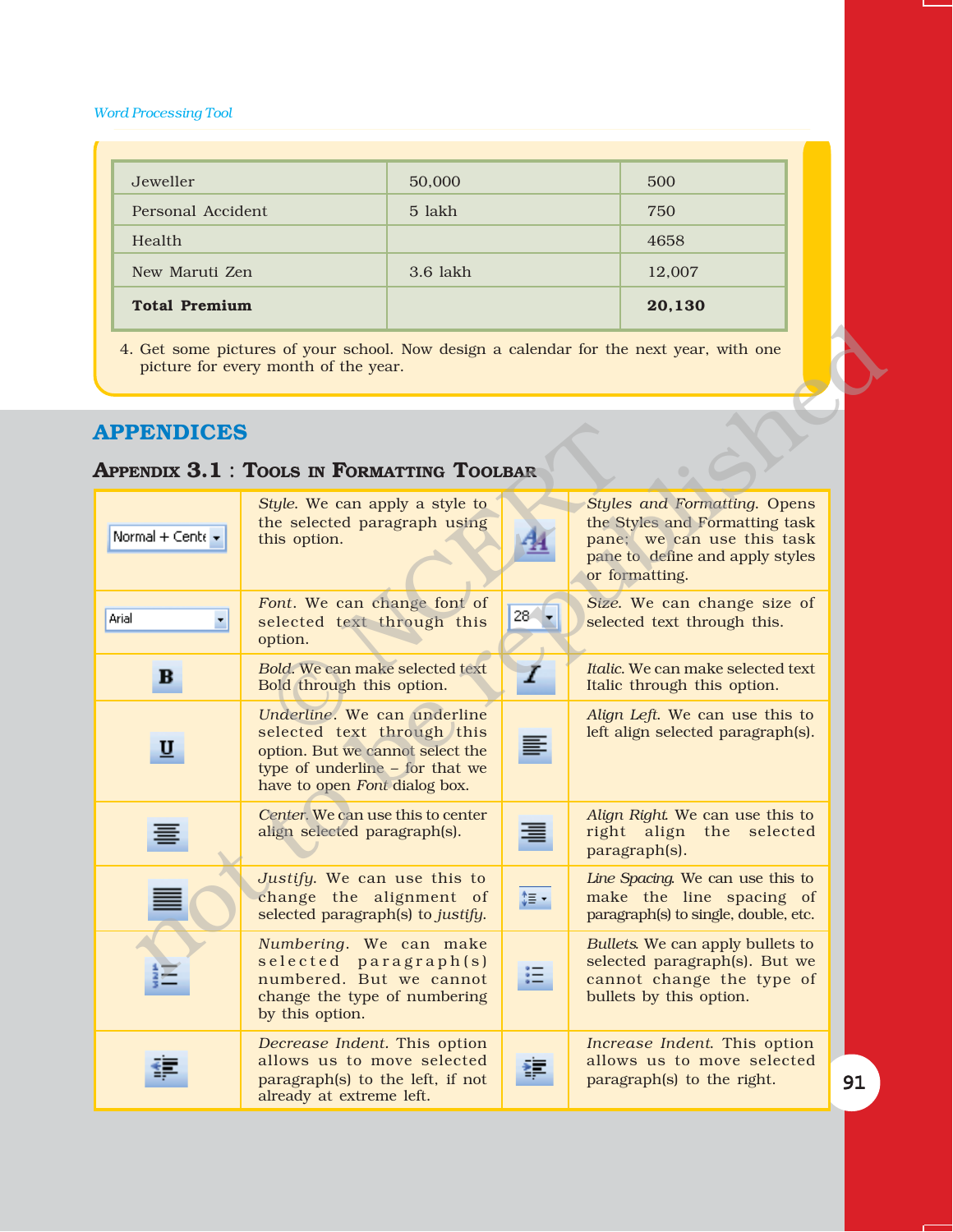#### *Computers and Communication Technologies*

| ÷ | Border. We can use this to<br>apply different borders to<br>paragraph(s) or table(s). | $\frac{ab}{2}$ . | Highlight. We can use this tool<br>to highlight selected text. |
|---|---------------------------------------------------------------------------------------|------------------|----------------------------------------------------------------|
|   | Font Color. This option allows<br>us to change the color of<br>selected text.         |                  |                                                                |

# **APPENDIX 3.2 : MAIL MERGE**

**Mail to Many in Simple Steps**

Mail to Many in Simple Steps<br>  $\frac{1}{2}$  and  $\frac{1}{2}$  and  $\frac{1}{2}$  and  $\frac{1}{2}$  and  $\frac{1}{2}$  and  $\frac{1}{2}$  and  $\frac{1}{2}$  and  $\frac{1}{2}$  and  $\frac{1}{2}$  and  $\frac{1}{2}$  and  $\frac{1}{2}$  and  $\frac{1}{2}$  and  $\frac{1}{2}$  and  $\frac{1}{2}$ 





| New Address List                                                          |                                                                                                           |  |
|---------------------------------------------------------------------------|-----------------------------------------------------------------------------------------------------------|--|
| Erker Address Information-                                                |                                                                                                           |  |
| <b>Title</b>                                                              |                                                                                                           |  |
| First Name                                                                |                                                                                                           |  |
| <b>Last Niese</b>                                                         |                                                                                                           |  |
| Congary Name                                                              |                                                                                                           |  |
| Address Line 1                                                            |                                                                                                           |  |
| Address Line 2                                                            |                                                                                                           |  |
| ON.                                                                       |                                                                                                           |  |
|                                                                           |                                                                                                           |  |
| <b>Work Entries:</b><br>View Entry Number<br>Total entries in list<br>$+$ | New Britan   Delete Britan   End Britan   Filter and Sort    Customer<br>The   hour   1 -<br>Felix   East |  |
|                                                                           | Cancel                                                                                                    |  |
|                                                                           |                                                                                                           |  |

92

In Word, we initiate the process of mail merging by starting the *Mail Merge Wizard* from the *Tools* menu.

- The *Mail Merge Task Pane* becomes visible in the task pane, asking us to select the type of document we want – letters, e-mail messages, envelopes, labels, etc. Since we want to invite your friends through a letter, select *Letters*, and click on *Next* at the bottom of the pane (not seen in the figure).
- ï Microsoft Word now prompts for *Selecting starting document*. The options provided are *Use the current document*, *Start from a template*, and *Start from existing document*. Select the first option. We can later try out the others on our own!
- $\bullet$  We now have to provide the details or the receipients like name, address, etc. which will be different for every letter. The options provided in the task pane are *Use an existing list*, *Select from Outlook contacts* and *Type a new list*. We have not yet made any list of friends we would invite, so select the last option to create a new one. Click on *Create* in the task pane. Paint are paid to be the set of the set of the set of the set of the set of the set of the set of the set of the set of the set of the set of the set of the set of the set of the set of the set of the set of the set of the
	- The *New Address List* dialog box opens up for us to type in the details that will vary from one letter to another. This dialog box has various buttons that allow us to make *New Entry*, *Delete Entry*, *Find Entry*, view existing entries by moving to *First*, *Previous*, *Next* and *Last* entry.
	- ï However, it will be very rare that all the fields (like *Title*, *First Name*, etc.) in the *New Address List* dialog box will match your requirement. There will be some we don't need, while there may be others which are not included. To modify the list of fields, click on *Customise*.
	- The *Customise Address List* dialog box opens up. In this dialog box, we can add new fields, delete or rename existing fields, and also change the order in which the fields are arranged by using the *Move Up* or *Move Down* buttons.
	- Since we want to send the letters to your friends, delete the unwanted fields - Title, *Company Name*, *Address* Line 2, ZIP Code (we don't have ZIP code in India, instead there is PIN Code), Country (no one is going to be invited from abroad) and *Work Phone* by selecting them one at a time and clicking on *Delete* button.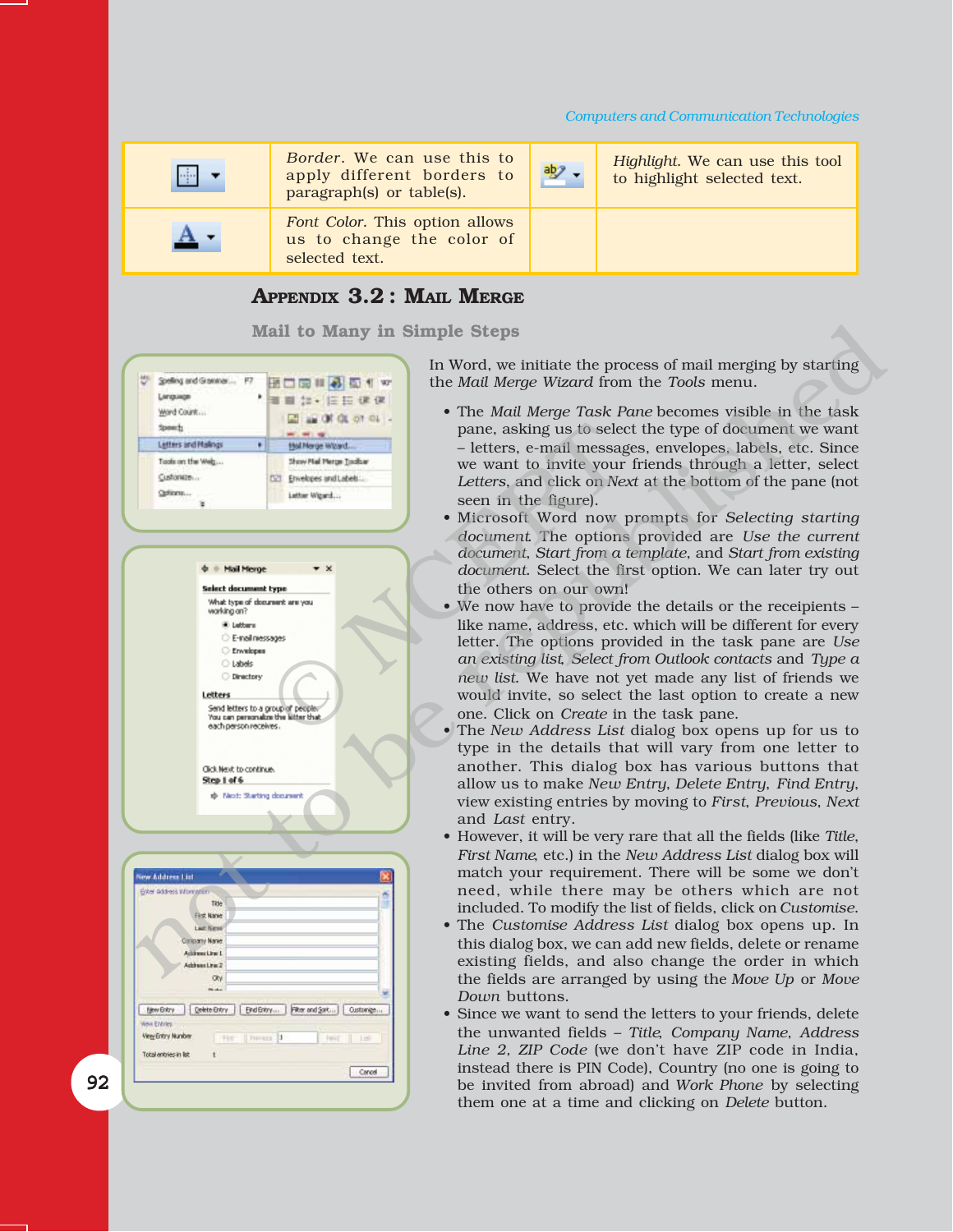- We might also want to invite few of your teachers, but at a different time. So include *Time* as a field by clicking on *Add* and typing in the field name.
- ï On the screen is the *New Address list* dialog box with the modified field list. Type in the details of your friends; clicking on *New Entry* button after completing each receipient's details.
- Once we have completed entering the details of your invitee, click on *Close* button. We will be prompted to save the address list. Save it with an appropriate name  $-$  say *FriendsList*. The list is saved as a *Microsoft Access* database.
- ï We can now see the *Mail Merge Recipients* dialog box containing the details that we have just entered. If we don't want to send the invitation to one or more names in the list, just uncheck the boxes in front by clicking on them. Click on *OK,* once done.
- Click on *Next* on the task pane to proceed with mail merge. (There are opions like *Select a different list* and *Edit receipient list*). Try them.
- In the document that is open, type in the part of the letter which is common to all, like the text of your letter. Donít put in the name, address or time, since they will not be the same in every letter.



- The task pane provides assistance to include fields the data which we had typed in earlier. We can put the insertion point in the beginning and click on *Address Block* to insert the formatted address. We can also click on *More items* to see all your fields, so that we can include the fields of your choice. The selected field will be inserted where the insertion point is placed.
- Put the insertion point at the beginning of the text. Click on *More items...* on the task pane, and enter the name and the various address fields. Then place the insertion point where we would like to put the time, and insert the *Time* field. If need be, we can format these fields.
- At this point, we will not see the data for the fields that we had typed in; instead we shall only see the field placeholders.
- Click on *Next* on the task pane to see what the actual letter would look like. In this view of the task pane, we have options to preview letter by clicking on  $\overline{\mathbb{R}}$

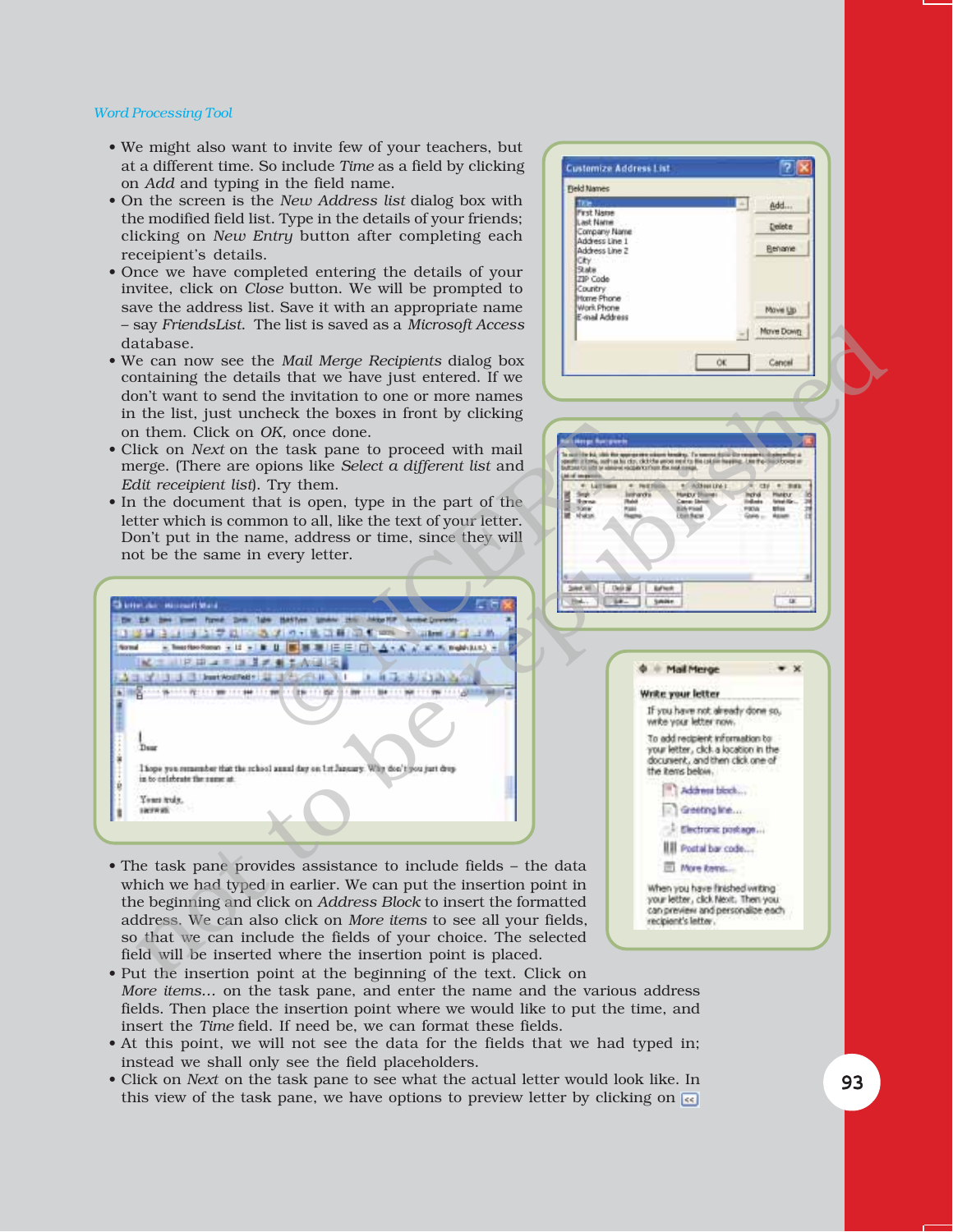#### *Computers and Communication Technologies*

or  $\infty$  buttons. We can also exclude certain receipients from your list by clicking on **Exclude this recepant** button. Click on *Next* to complete the merge process.





the printer by clicking on *Print* – meaning that the letters will be printed one after another, containing the names, addresses, etc. that we had put in your address list. We can also merge to a new document by clicking on *Edit individual letters*. This will open a new document containing all your merged letters - if needed, we can then edit them one by one before printing.

In the above discussion, we learnt the *Mail Merge* utility using the task pane. However, when we proceed with mail merge, the Mail Merge Toolbar also appears with the required options. Try different tools available on the toolbar.

# **APPENDIX 3.3 : TEXT WRAPPING STYLES**